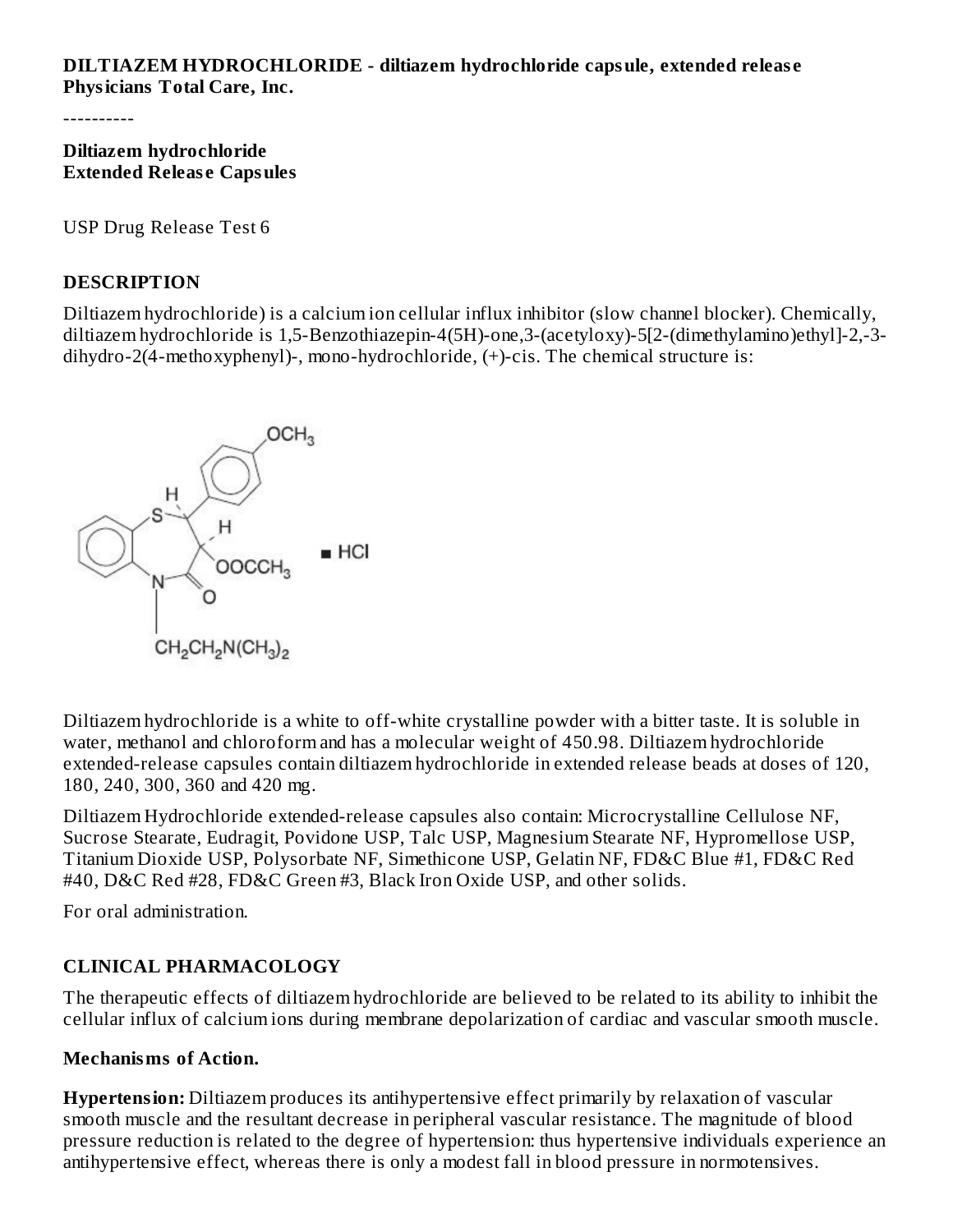**Angina:** Diltiazem HCl has been shown to produce increases in exercise tolerance, probably due to its ability to reduce myocardial oxygen demand. This is accomplished via reductions in heart rate and systemic blood pressure at submaximal and maximal work loads.

Diltiazem has been shown to be a potent dilator of coronary arteries, both epicardial and subendocardial. Spontaneous and ergonovine-induced coronary artery spasms are inhibited by diltiazem.

In animal models, diltiazem interferes with the slow inward (depolarizing) current in excitable tissue. It causes excitation-contraction uncoupling in various myocardial tissues without changes in the configuration of the action potential. Diltiazem produces relaxation of the coronary vascular smooth muscle and dilation of both large and small coronary vascular smooth muscle and dilation of both large and small coronary arteries at drug levels which cause little or no negative inotropic effect. The resultant increases in coronary blood flow (epicardial and subendocardial) occur in ischemic and nonischemic models and are accompanied by dose-dependent decreases in systemic blood pressure and decreases in peripheral resistance.

**Hemodynamic and Electrophysiologic Effects.** Like other calcium channel antagonists, diltiazem decreases sinoatrial and atrioventricular conduction in isolated tissues and has a negative inotropic effect in isolated preparations. In the intact animal, prolongation of the AH interval can be seen at higher doses.

In man, diltiazem prevents spontaneous and ergonovine-provoked coronary artery spasm. It causes a decrease in peripheral vascular resistance and a modest fall in blood pressure in normotensive individuals and, in exercise tolerance studies in patients with ischemic heart disease, reduces the heart rate-blood pressure product for any given work load. Studies to date, primarily in patients with good ventricular function, have not revealed evidence of a negative inotropic effect; cardiac output, ejection fraction, and left ventricular end diastolic pressure have not been affected. Such data have no predictive value with respect to effects in patients with poor ventricular function, and increased heart failure has been reported in patients with preexisting impairment of ventricular function. There are as yet few data on the interaction of diltiazem and beta-blockers in patients with poor ventricular function. Resting heart rate is usually slightly reduced by diltiazem.

Diltiazem Hydrochloride extended-release capsules produce antihypertensive effects both in the supine and standing positions. Postural hypotension is infrequently noted upon suddenly assuming an upright position. No reflex tachycardia is associated with the chronic antihypertensive effects.

Diltiazem hydrochloride decreases vascular resistance, increases cardiac output (by increasing stroke volume), and produces a slight decrease or no change in heart rate. During dynamic exercise, increases in diastolic pressure are inhibited while maximum achievable systolic pressure is usually reduced. Chronic therapy with diltiazem hydrochloride produces no change or an increase in plasma catecholamines. No increased activity of the renin-angiotensin-aldosterone axis has been observed. Diltiazem hydrochloride reduces the renal and peripheral effects of angiotensin II. Hypertensive animal models respond to diltiazem with reductions in blood pressure and increased urinary output and natriuresis without a change in urinary sodium/potassium ratio. In man, transient natriuresis and kaliuresis have been reported, but only in high intravenous doses of 0.5 mg/kg of body weight.

Diltiazem-associated prolongation of the AH interval is not more pronounced in patients with first degree heart block. In patients with sick sinus syndrome, diltiazem significantly prolongs sinus cycle length (up to 50% in some cases). Intravenous diltiazem in doses of 20 mg prolongs AH conduction time and AV node functional and effective refractory periods by approximately 20%.

In two short term, double-blind, placebo-controlled studies in 256 hypertensive patients with doses up to 540 mg/day, diltiazem hydrochloride extended-release capsules showed a clinically unimportant but statistically significant, dose-related increase in PR interval (0.008 seconds). There were no instances of greater than first-degree AV block in any of the clinical trials (see WARNINGS).

## **Pharmacodynamics.**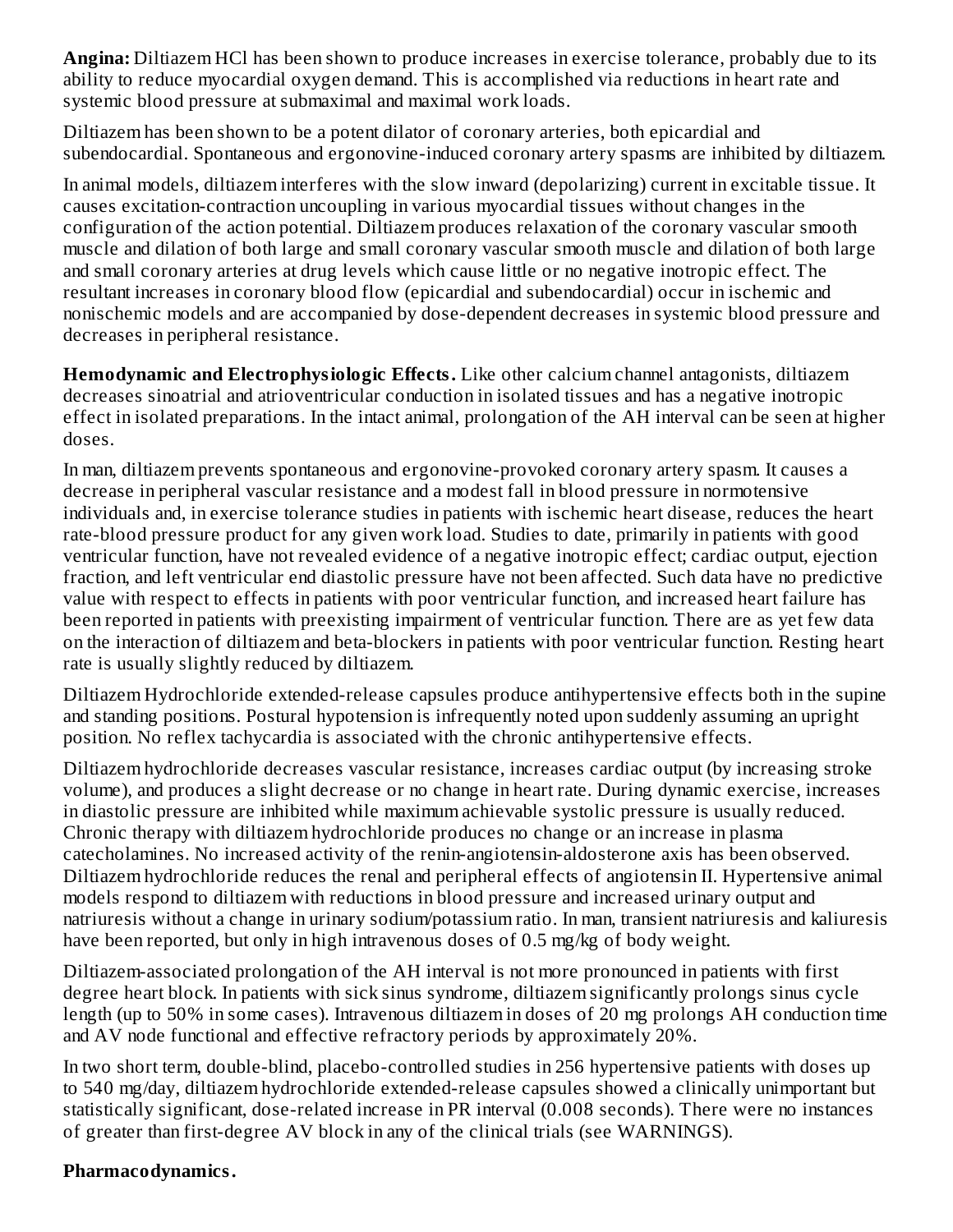**Hypertension:** In short term, double blind, placebo-controlled clinical trials diltiazem hydrochloride extended-release capsules demonstrated a dose-related antihypertensive response among patients with mild to moderate hypertension. In one parallel-group study of 198 patients diltiazem hydrochloride extended-release capsules were given for four weeks. The changes in diastolic blood pressure measured at trough (24 hours after the dose) for placebo, 90 mg, 180 mg, 360 mg and 540 mg were - 5.4, -6.3, -6.2, -8.2, and -11.8 mm Hg, respectively. Supine diastolic blood pressure as well as standing diastolic and systolic blood pressures also showed statistically significant linear dose response effects.

In another clinical trial that followed a dose-escalation design, diltiazem hydrochloride extendedrelease capsules also reduced blood pressure in a linear dose-related manner. Supine diastolic blood pressure measured following two-week intervals of treatment was reduced by -3.7 mm Hg with 120 mg/day versus -2.0 mm Hg with placebo, by -7.6 mm Hg after escalation to 240 mg/day versus -2.3 mm Hg with placebo, by -8.1 mm Hg after escalation to 360 mg/day versus -0.9 mm Hg with placebo, and by -10.8 mm Hg after escalation to 480/540 mg/day versus -2.2 mm Hg with placebo.

**Angina:** In a double-blind parallel group placebo-controlled trial (approximately 50 patients/group, in patients with chronic stable angina), diltiazem hydrochloride extended-release capsules at doses of 120-540 mg/day increased exercise tolerance time. At trough, 24 hours after dosing, exercise tolerance times using a Bruce exercise protocol, increased by 14, 26, 41, 33 and 32 seconds over baseline for placebo and the 120 mg, 240 mg, 360 mg, and 540 mg treated patient groups, respectively. At peak, 8 hours after dosing, exercise tolerance times relative to baseline were statistically significantly increased by 13, 38, 64, 55 and 42 seconds for placebo and 120 mg, 240 mg, 360 mg, and 540 mg diltiazem hydrochloride extended-release capsule treated patients, respectively. Compared to baseline, diltiazem hydrochloride extended-release capsule treated patients experienced statistically significant reductions in anginal attacks and decreased nitroglycerin requirements when compared to placebo treated patients.

**Pharmacokinetics and Metabolism.** Diltiazem is well absorbed from the gastrointestinal tract but undergoes substantial hepatic first-pass effect. The absolute bioavailability of an oral dose of an immediate release formulation (compared to intravenous administration) is approximately 40%. Only 2% to 4% of unchanged diltiazem appears in the urine. The plasma elimination half-life of diltiazem is approximately 3.0 - 4.5 h. Drugs which induce or inhibit hepatic microsomal enzymes may alter diltiazem disposition. Therapeutic blood levels of diltiazem appear to be in the range of 40 - 200 ng/mL. There is a departure from linearity when dose strengths are increased; the half-life is slightly increased with dose.

The two primary metabolites of diltiazem are desacetyldiltiazem and desmethyldiltiazem. The desacetyl metabolite is approximately 25% to 50% as potent a coronary vasodilator as diltiazem and is present in plasma at concentrations of 10% to 20% of parent diltiazem. However, recent studies employing sensitive and specific analytical methods have confirmed the existence of several sequential metabolic pathways of diltiazem. As many as nine diltiazem metabolites have been identified in the urine of humans. Total radioactivity measurements following single intravenous dose administration in healthy volunteers suggest the presence of other unidentified metabolites. These metabolites are more slowly excreted (with a half-life of total radioactivity of approximately 20 hours), and attain concentrations in excess of diltiazem.

*In vitro* binding studies show diltiazem HCl is 70% to 80% bound to plasma proteins. Competitive *in vitro* ligand binding studies have also shown diltiazem HCl binding is not altered by therapeutic concentrations of digoxin, hydrochlorothiazide, phenylbutazone, propranolol, salicylic acid, or warfarin. A study that compared patients with normal hepatic function to patients with cirrhosis who received immediate release diltiazem found an increase in diltiazem elimination half-life and a 69% increase in bioavailability in the hepatically impaired patients. Patients with severely impaired renal function (creatinine clearance <50 mL/min) who received immediate release diltiazem had modestly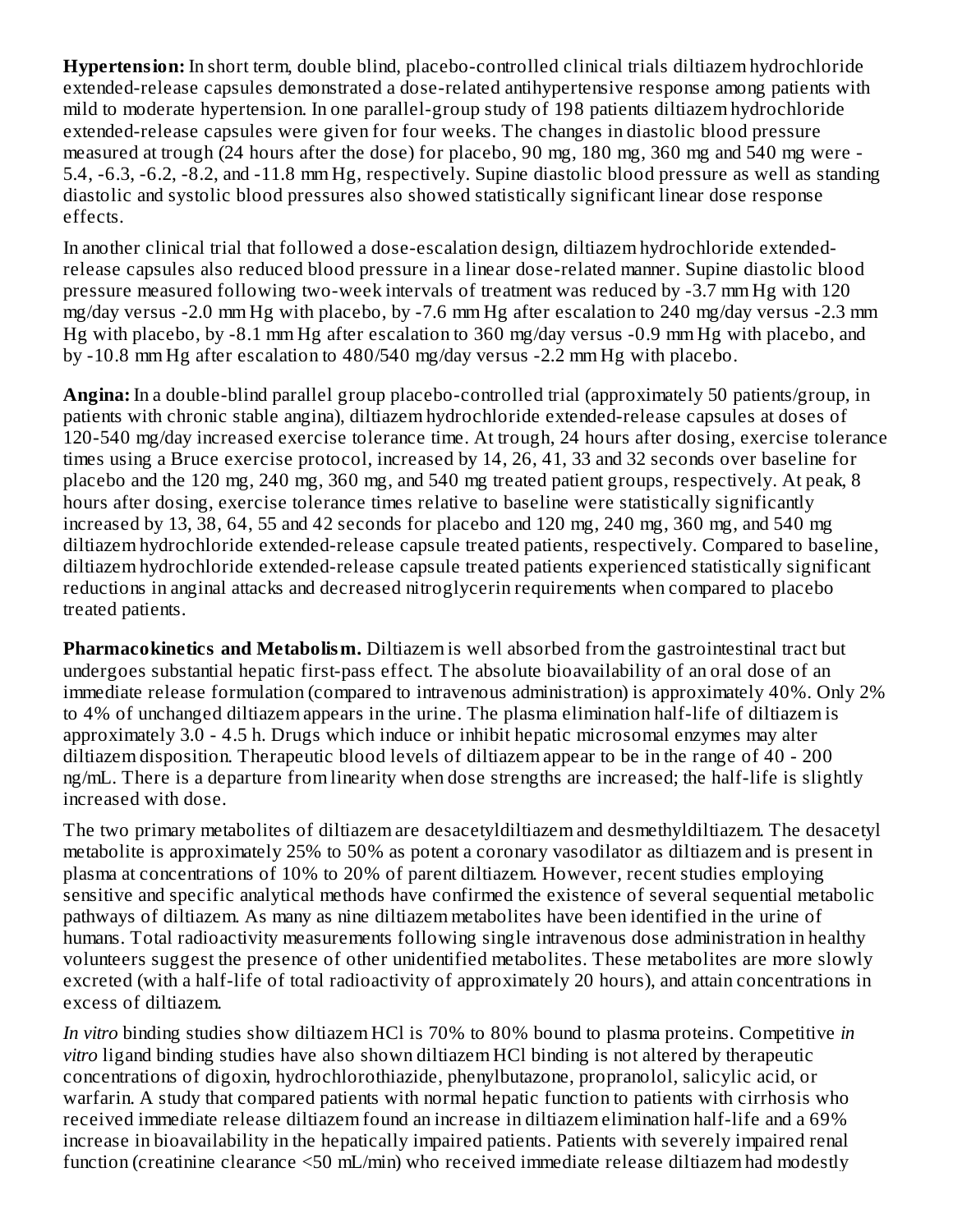increased diltiazem concentrations compared to patients with normal renal function.

**Diltiazem hydrochloride extended-releas e capsules.** When compared to a regimen of immediaterelease tablets at steady-state, approximately 93% of drug is absorbed from the diltiazem hydrochloride extended-release capsules formulation. When diltiazem hydrochloride extended-release capsules was coadministered with a high fat content breakfast, the extent of diltiazem absorption was not affected;  $\rm T_{max}$ , however, occurred slightly earlier. The apparent elimination half-life after single or multiple dosing is 4 to 9.5 hours (mean 6.5 hours).

Diltiazem hydrochloride extended-release capsules demonstrates non-linear pharmacokinetics. As the daily dose of diltiazem hydrochloride extended-release capsules is increased from 120 to 540 mg, there was a more than proportional increase in diltiazem plasma concentrations as evidenced by an increase of AUC,  $\rm C_{max}$  and  $\rm C_{min}$  of 6.8, 6 and 8.6 times, respectively, for a 4.5 times increase in dose.

## **INDICATIONS AND USAGE**

#### **Hypertension:**

Diltiazem hydrochloride extended-release capsules is indicated for the treatment of hypertension. It may be used alone or in combination with other antihypertensive medications.

## **Chronic Stable Angina:**

Diltiazem hydrochloride extended-release capsules is indicated for the treatment of chronic stable angina.

## **CONTRAINDICATIONS**

Diltiazem is contraindicated in (1) patients with sick sinus syndrome except in the presence of a functioning ventricular pacemaker, (2) patients with second- or third-degree AV block except in the presence of a functioning ventricular pacemaker, (3) patients with severe hypotension (less than 90 mm Hg systolic), (4) patients who have demonstrated hypersensitivity to the drug, and (5) patients with acute myocardial infarction and pulmonary congestion documented by x-ray on admission.

## **WARNINGS**

**1. Cardiac Conduction.** Diltiazem hydrochloride prolongs AV node refractory periods without significantly prolonging sinus node recovery time, except in patients with sick sinus syndrome. This effect may rarely result in abnormally slow heart rates (particularly in patients with sick sinus syndrome) or second- or third-degree AV block (13 of 3007 patients or 0.43%). Concomitant use of diltiazem with beta-blockers or digitalis may result in additive effects on cardiac conduction. A patient with Prinzmetal's angina developed periods of asystole (2 to 5 seconds) after a single dose of 60 mg of diltiazem.

**2. Congestive Heart Failure.** Although diltiazem has a negative inotropic effect in isolated animal tissue preparations, hemodynamic studies in humans with normal ventricular function have not shown a reduction in cardiac index nor consistent negative effects on contractility (dp/dt). An acute study of oral diltiazem in patients with impaired ventricular function (ejection fraction 24%  $\pm$  6%) showed improvement in indices of ventricular function without significant decrease in contractile function (dp/dt). Worsening of congestive heart failure has been reported in patients with preexisting impairment of ventricular function. Experience with the use of diltiazem hydrochloride in combination with betablockers in patients with impaired ventricular function is limited. Caution should be exercised when using this combination.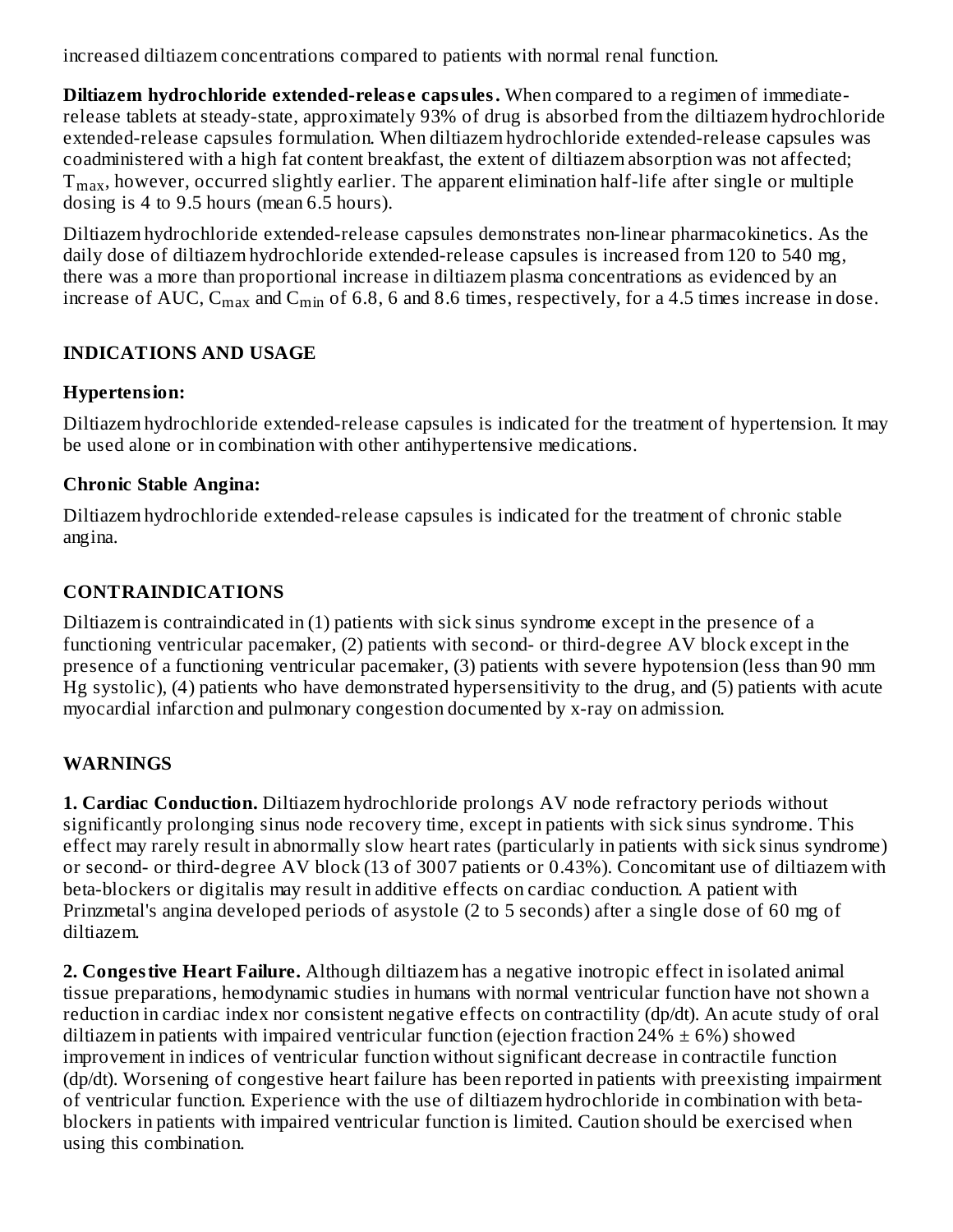**3. Hypotension.** Decreases in blood pressure associated with diltiazem hydrochloride therapy may occasionally result in symptomatic hypotension.

**4. Acute Hepatic Injury.** Mild elevations of transaminases with and without concomitant elevation in alkaline phosphatase and bilirubin have been observed in clinical studies. Such elevations were usually transient and frequently resolved even with continued diltiazem treatment. In rare instances, significant elevations in enzymes such as alkaline phosphatase, LDH, SGOT, and SGPT, and other phenomena consistent with acute hepatic injury have been noted. These reactions tended to occur early after therapy initiation (1 to 8 weeks) and have been reversible upon discontinuation of drug therapy. The relationship to diltiazem hydrochloride is uncertain in some cases, but probable in some (see PRECAUTIONS).

# **PRECAUTIONS**

**General.** Diltiazem hydrochloride is extensively metabolized by the liver and excreted by the kidneys and in bile. As with any drug given over prolonged periods, laboratory parameters of renal and hepatic function should be monitored at regular intervals. The drug should be used with caution in patients with impaired renal or hepatic function. In subacute and chronic dog and rat studies designed to produce toxicity, high doses of diltiazem were associated with hepatic damage. In special subacute hepatic studies, oral doses of 125 mg/kg and higher in rats were associated with histological changes in the liver which were reversible when the drug was discontinued. In dogs, doses of 20 mg/kg were also associated with hepatic changes; however, these changes were reversible with continued dosing.

**Dermatological events** (see ADVERSE REACTIONS section) may be transient and may disappear despite continued use of diltiazem hydrochloride. However, skin eruptions progressing to erythema multiforme and/or exfoliative dermatitis have also been infrequently reported. Should a dermatologic reaction persist, the drug should be discontinued.

**Drug Interactions.** Due to the potential for additive effects, caution and careful titration are warranted in patients receiving diltiazem hydrochloride concomitantly with other agents known to affect cardiac contractility and/or conduction (see WARNINGS). Pharmacologic studies indicate that there may be additive effects in prolonging AV conduction when using beta-blockers or digitalis concomitantly with diltiazem hydrochloride extended-release capsules (see WARNINGS). As with all drugs, care should be exercised when treating patients with multiple medications. Diltiazem is both a substrate and an inhibitor of the cytochrome P-450 3A4 enzyme system. Other drugs that are specific substrates, inhibitors, or inducers of the enzyme system may have a significant impact on the efficacy and side effect profile of diltiazem. Patients taking other drugs that are substrates of CYP450 3A4, especially patients with renal and/or hepatic impairment, may require dosage adjustment when starting or stopping concomitantly administered diltiazem in order to maintain optimum therapeutic blood levels.

**Beta Blockers.** Controlled and uncontrolled domestic studies suggest that concomitant use of diltiazem hydrochloride and beta-blockers is usually well tolerated, but available data are not sufficient to predict the effects of concomitant treatment in patients with left ventricular dysfunction or cardiac conduction abnormalities. Administration of diltiazem hydrochloride concomitantly with propranolol in five normal volunteers resulted in increased propranolol levels in all subjects and bioavailability of propranolol was increased approximately 50%. *In vitro*, propranolol appears to be displaced from its binding sites by diltiazem. If combination therapy is initiated or withdrawn in conjunction with propranolol, an adjustment in the propranolol dose may be warranted (see WARNINGS).

**Buspirone.** In nine healthy subjects, diltiazem significantly increased the mean buspirone 5.5-fold and  $\rm C_{max}$  4.1-fold compared to placebo. The T½ and  $\rm T_{max}$  of buspirone were not significantly affected by diltiazem. Enhanced effects and increased toxicity of buspirone may be possible during concomitant administration with diltiazem. Subsequent dose adjustments may be necessary during co-administration, and should be based on clinical assessment.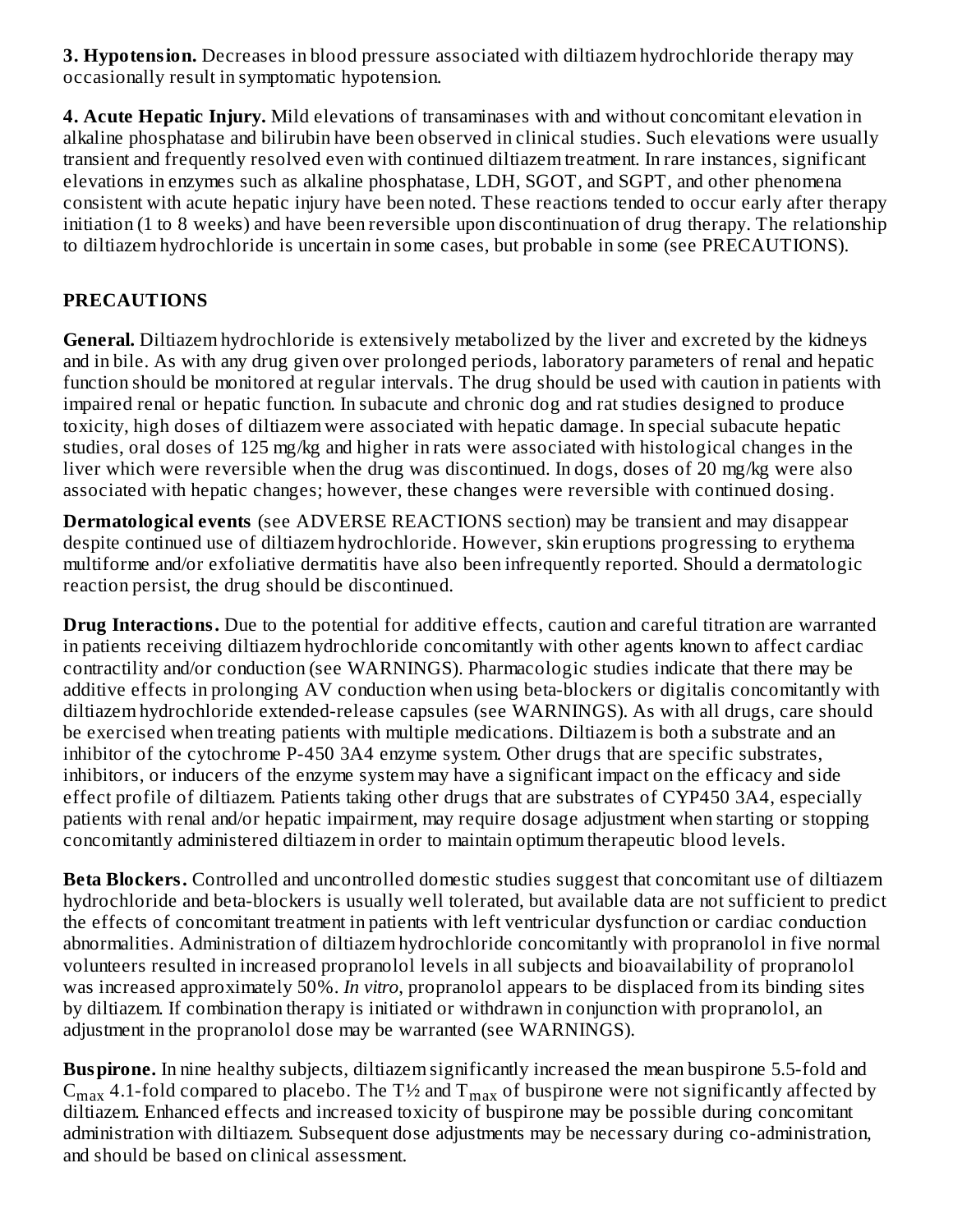**Cimetidine.** A study in six healthy volunteers has shown a significant increase in peak diltiazem plasma levels (58%) and AUC (53%) after a 1-week course of cimetidine 1200 mg/day and a single dose of diltiazem 60 mg. Ranitidine produced smaller, nonsignificant increases. The effect may be mediated by cimetidine's known inhibition of hepatic cytochrome P-450, the enzyme system responsible for the firstpass metabolism of diltiazem. Patients currently receiving diltiazem therapy should be carefully monitored for a change in pharmacological effect when initiating and discontinuing therapy with cimetidine. An adjustment in the diltiazem dose may be warranted.

**Digitalis.** Administration of diltiazem hydrochloride with digoxin in 24 healthy male subjects increased plasma digoxin concentrations approximately 20%. Another investigator found no increase in digoxin levels in 12 patients with coronary artery disease. Since there have been conflicting results regarding the effect of digoxin levels, it is recommended that digoxin levels be monitored when initiating, adjusting, and discontinuing diltiazem hydrochloride therapy to avoid possible over- or underdigitalization (see WARNINGS).

**Quinidine.** Diltiazem significantly increases the  $AUC_{(0\rightarrow 00)}$  of quinidine by 51%, T½ by 36%, and decreases its  $\rm CL_{oral}$  by 33%. Monitoring for quinidine adverse effects may be warranted and the dose adjusted accordingly.

**Anesthetics.** The depression of cardiac contractility, conductivity, and automaticity as well as the vascular dilation associated with anesthetics may be potentiated by calcium channel blockers. When used concomitantly, anesthetics and calcium channel blockers should be titrated carefully.

**Cyclosporine.** A pharmacokinetic interaction between diltiazem and cyclosporine has been observed during studies involving renal and cardiac transplant patients. In renal and cardiac transplant recipients, a reduction of cyclosporine dose ranging from 15% to 48% was necessary to maintain cyclosporine trough concentrations similar to those seen prior to the addition of diltiazem. If these agents are to be administered concurrently, cyclosporine concentrations should be monitored, especially when diltiazem therapy is initiated, adjusted, or discontinued.

The effect of cyclosporine on diltiazem plasma concentrations has not been evaluated.

**Carbamazepine.** Concomitant administration of diltiazem with carbamazepine has been reported to result in elevated serum levels of carbamazepine (40% to 72% increase), resulting in toxicity in some cases. Patients receiving these drugs concurrently should be monitored for a potential drug interaction.

**Benzodiazepines.** Studies showed that diltiazem increased the AUC of midazolam and triazolam by 3 to 4-fold and the  $\mathsf{C}_{\max}$  by 2-fold, compared to placebo. The elimination half life of midazolam and triazolam also increased (1.5- to 2.5-fold) during coadministration with diltiazem. These pharmacokinetic effects seen during diltiazem coadministration can result in increased clinical effects (e.g., prolonged sodation) of both midazolam and triazolam.

**Lovastatin.** In a ten-subject study, coadministration of diltiazem (120 mg bid) with lovastatin resulted in a 3- to 4-fold increase in mean lovastatin AUC and  $\rm{C_{max}}$  vs. lovastatin alone; no change in pravastatin  $\mathop{\rm AUC}\nolimits$  and  $\mathop{\rm C_{max}}\nolimits$  was observed during diltiazem  $\mathop{\rm coadmin}\nolimits$  istration. Diltiazem plasma levels were not significantly affected by lovastatin or pravastatin.

**Rifampin.** Coadministration of rifampin with diltiazem lowered the diltiazem plasma concentrations to undetectable levels. Coadministration of diltiazem with rifampin or any known CYP3A4 inducer should be avoided when possible, and alternative therapy considered.

**Carcinogenesis, Mutagenesis, Impairment of Fertility.** A 24-month study in rats at oral dosage levels of up to 100 mg/kg/day and a 21-month study in mice at oral dosage levels of up to 30 mg/kg/day showed no evidence of carcinogenicity. There was also no mutagenic response *in vitro* or *in vivo* in mammalian cell assays or *in vitro* in bacteria. No evidence of impaired fertility was observed in a study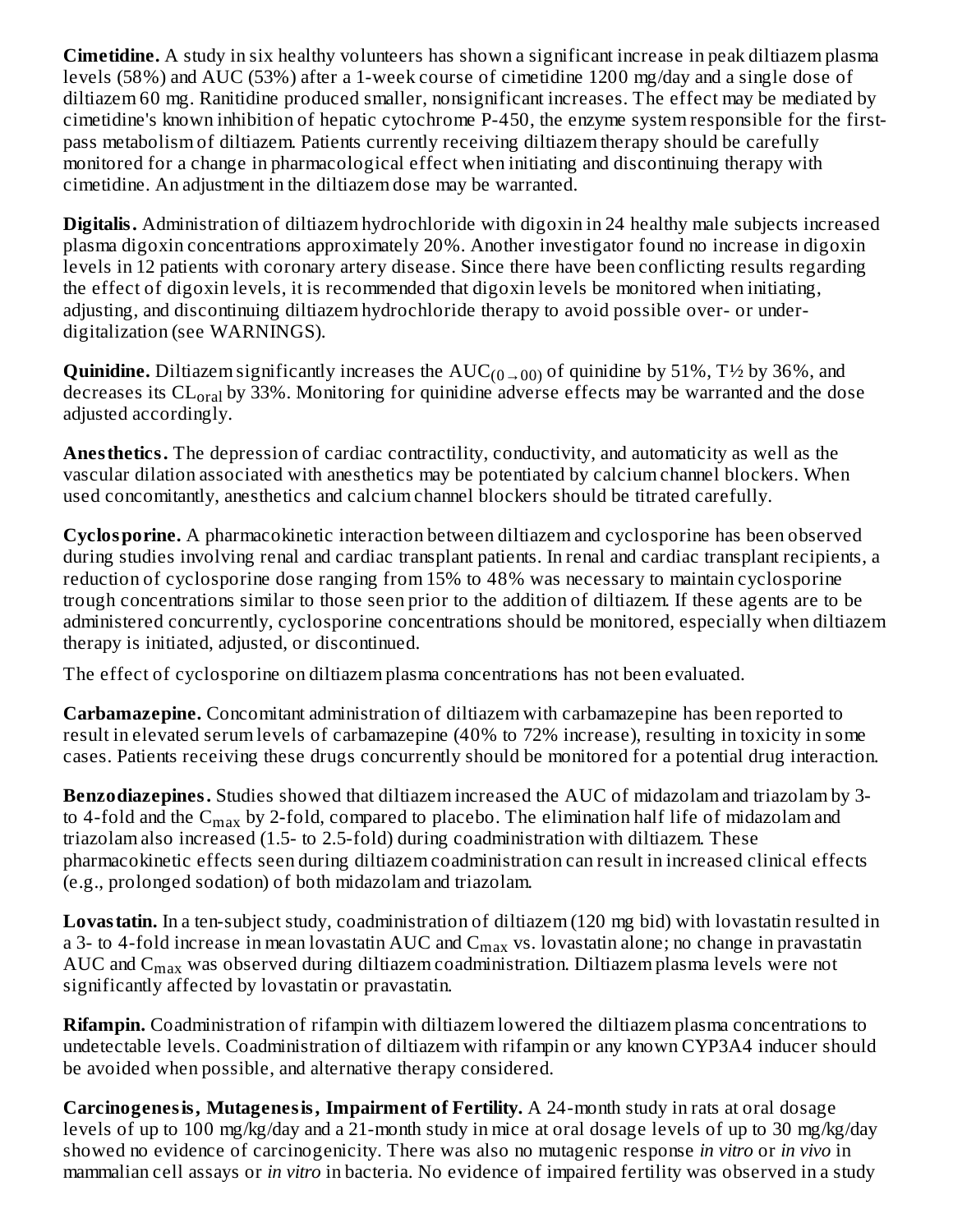performed in male and female rats at oral dosages of up to 100 mg/kg/day.

**Pregnancy.** Category C. Reproduction studies have been conducted in mice, rats, and rabbits. Administration of doses ranging from 4 to 6 times (depending on species) the upper limit of the optimum dosage range in clinical trials (480 mg/day or 8 mg/kg/day for a 60-kg patient) resulted in embryo and fetal lethality. These studies revealed, in one species or another, a propensity to cause abnormalities of the skeleton, heart, retina, and tongue. Also observed were reductions in early individual pup weights and pup survival, prolonged delivery and increased incidence of stillbirths. There are no wellcontrolled studies in pregnant women; therefore, use diltiazem hydrochloride in pregnant women only if the potential benefit justifies the potential risk to the fetus.

**Nursing Mothers.** Diltiazem is excreted in human milk. One report suggests that concentrations in breast milk may approximate serum levels. If use of diltiazem hydrochloride extended-release capsules is deemed essential, an alternative method of infant feeding should be instituted.

**Pediatric Use.** Safety and effectiveness in children have not been established.

**Geriatric Us e.** Clinical studies of diltiazem did not include sufficient numbers of subjects aged 65 and over to determine whether they respond differently from younger subjects. Other reported clinical experience has not identified differences in responses between the elderly and younger patients. In general, dose selection for an elderly patient should be cautious, usually starting at the low end of the dosing range, reflecting the greater frequency of decreased hepatic, renal, or cardiac function, and of concomitant disease or other drug therapy.

## **ADVERSE REACTIONS**

Serious adverse reactions have been rare in studies with diltiazem hydrochloride extended-release capsules as well as with other diltiazem formulations. It should be recognized that patients with impaired ventricular function and cardiac conduction abnormalities have usually been excluded from these studies. A total of 256 hypertensives were treated for between 4 and 8 weeks; a total of 207 patients with chronic stable angina were treated for 3 weeks with doses of diltiazem hydrochloride extended-release capsules ranging from 120-540 mg once daily. Two patients experienced first-degree AV block at the 540 mg dose. The following table presents the most common adverse reactions, whether or not drug-related, reported in placebo-controlled trials in patients receiving diltiazem hydrochloride extended-release capsules up to 360 mg and up to 540 mg with rates in placebo patients shown for comparison.

|                                         | <b>Placebo</b>          | Diltiazem hydrochloride extended-release<br>capsules |                                      |
|-----------------------------------------|-------------------------|------------------------------------------------------|--------------------------------------|
| <b>Adverse Events</b><br>(COSTART Term) | $n=57$<br># pts $(\% )$ | Up to $360$ mg<br>$n = 149$<br># pts $(\% )$         | 480-540mg<br>$n=48$<br># pts $(\% )$ |
| edema, peripheral                       | 1(2)                    | 8(5)                                                 | 7(15)                                |
| dizziness                               | 4(7)                    | 6(4)                                                 | 2(4)                                 |
| vasodilation                            | 1(2)                    | 5(3)                                                 | 1(2)                                 |
| dyspepsia                               | 0(0)                    | 7(5)                                                 | 0(0)                                 |
| pharyngitis                             | 2(4)                    | 3(2)                                                 | 3(6)                                 |
| rash                                    | 0(0)                    | 3(2)                                                 | 0(0)                                 |
| infection                               | 2(4)                    | 2(1)                                                 | 3(6)                                 |
| diarrhea                                | 0(0)                    | 2(1)                                                 | 1(2)                                 |

## **MOST COMMON ADVERSE EVENTS IN DOUBLE-BLIND PLACEBO-CONTROLLED HYPERTENSION TRIALS \***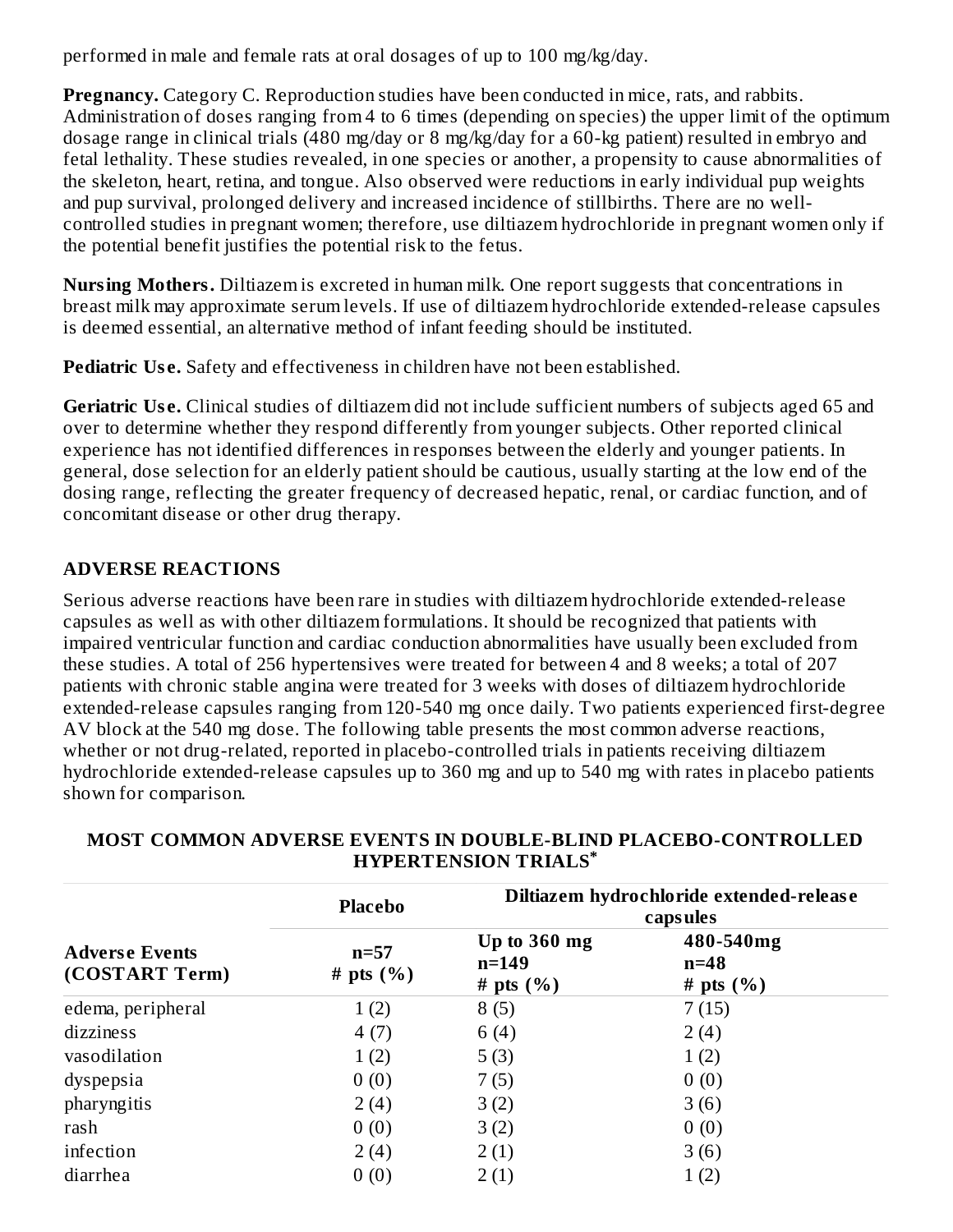| palpitations | (0) | (1)<br><u>_</u>        | (2)<br>÷ |
|--------------|-----|------------------------|----------|
| nervousness  | (0) | (2)<br>ັ<br>. <u>.</u> | (0)      |

#### **MOST COMMON ADVERSE EVENTS IN DOUBLE-BLIND PLACEBO-CONTROLLED ANGINA TRIALS \***

|                                         | <b>Placebo</b>          | Diltiazem hydrochloride extended-release<br>capsules |                                   |  |  |
|-----------------------------------------|-------------------------|------------------------------------------------------|-----------------------------------|--|--|
| <b>Adverse Events</b><br>(COSTART Term) | $n=50$<br># pts $(\% )$ | Up to $360$ mg<br>$n = 158$<br># pts $(\% )$         | 540 mg<br>$n=49$<br># pts $(\% )$ |  |  |
| headache                                | 1(2)                    | 13(8)                                                | 4(8)                              |  |  |
| edema, peripheral                       | 1(2)                    | 3(2)                                                 | 5(10)                             |  |  |
| pain                                    | 1(2)                    | 10(6)                                                | 3(6)                              |  |  |
| dizziness                               | 0(0)                    | 5(3)                                                 | 5(10)                             |  |  |
| asthenia                                | 0(0)                    | 1(1)                                                 | 2(4)                              |  |  |
| dyspepsia                               | 0(0)                    | 2(1)                                                 | 3(6)                              |  |  |
| dyspnea                                 | 0(0)                    | 1(1)                                                 | 3(6)                              |  |  |
| bronchitis                              | 0(0)                    | 1(1)                                                 | 2(4)                              |  |  |
| AV block                                | 0(0)                    | 0(0)                                                 | 2(4)                              |  |  |
| infection                               | 0(0)                    | 2(1)                                                 | 1(2)                              |  |  |
| flu syndrome                            | 0(0)                    | 0(0)                                                 | 1(2)                              |  |  |
| cough increase                          | 0(0)                    | 2(1)                                                 | 1(2)                              |  |  |
| extrasystoles                           | 0(0)                    | 0(0)                                                 | 1(2)                              |  |  |
| gout                                    | 0(0)                    | 2(1)                                                 | 1(2)                              |  |  |
| myalgia                                 | 0(0)                    | 0(0)                                                 | 1(2)                              |  |  |
| impotence                               | 0(0)                    | 0(0)                                                 | 1(2)                              |  |  |
| conjunctivitis                          | 0(0)                    | 0(0)                                                 | 1(2)                              |  |  |
| rash                                    | 0(0)                    | 2(1)                                                 | 1(2)                              |  |  |
| abdominal enlargement                   | 0(0)                    | 0(0)                                                 | 1(2)                              |  |  |

\* Adverse events occurring in treated patients at 2% or more than placebo-treated patients.

In addition, the following events have been reported infrequently (less than 2%) in clinical trials with other diltiazem products:

**Cardiovas cular.** Angina, arrhythmia, AV block (second- or third-degree), bundle branch block, congestive heart failure, ECG abnormalities, hypotension, palpitations, syncope, tachycardia, ventricular extrasystoles.

**Nervous System.** Abnormal dreams, amnesia, depression, gait abnormality, hallucinations, insomnia, nervousness, paresthesia, personality change, somnolence, tinnitus, tremor.

**Gastrointestinal.** Anorexia, constipation, diarrhea, dry mouth, dysgeusia, mild elevations of SGOT, SGPT, LDH, and alkaline phosphatase (see hepatic warnings), nausea, thirst, vomiting, weight increase.

**Dermatological.** Petechiae, photosensitivity, pruritus.

**Other.** Albuminuria, allergic reaction, amblyopia, asthenia, CPK increase, crystalluria, dyspnea, edema, epistaxis, eye irritation, headache, hyperglycemia, hyperuricemia, impotence, muscle cramps, nasal congestion, neck rigidity, nocturia, osteoarticular pain, pain, polyuria, rhinitis, sexual difficulties, gynecomastia.

In addition, the following postmarketing events have been reported infrequently in patients receiving diltiazem hydrochloride: alopecia, erythema multiforme, exfoliative dermatitis, Stevens-Johnson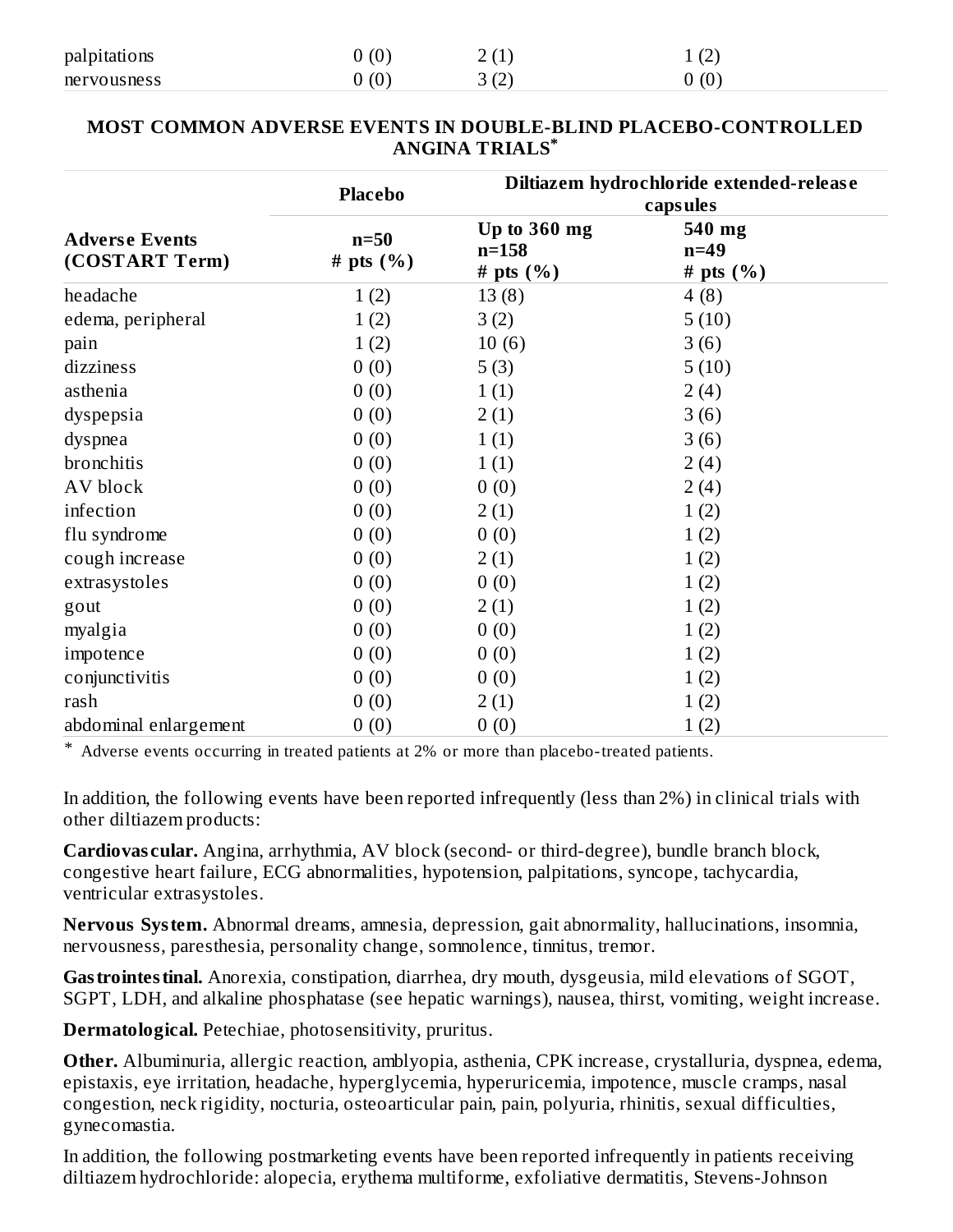syndrome, toxic epidermal necrolysis, extrapyramidal symptoms, gingival hyperplasia, hemolytic anemia, increased bleeding time, leukopenia, purpura, retinopathy, and thrombocytopenia. In addition, events such as myocardial infarction have been observed which are not readily distinguishable from the natural history of the disease in these patients. A number of well-documented cases of generalized rash, characterized as leukocytoclastic vasculitis, have been reported. However, a definitive cause and effect relationship between these events and diltiazem hydrochloride therapy is yet to be established.

# **OVERDOSAGE**

The oral LD50's in mice and rats range from 415 to 740 mg/kg and from 560 to 810 mg/kg, respectively. The intravenous LD50's in these species were 60 and 38 mg/kg, respectively. The oral LD50 in dogs is considered to be in excess of 50 mg/kg, while lethality was seen in monkeys at 360 mg/kg.

The toxic dose in man is not known. Due to extensive metabolism, blood levels after a standard dose of diltiazem can vary over tenfold, limiting the usefulness of blood levels in overdose cases. There have been 29 reports of diltiazem overdose in doses ranging from less than 1 gm to 10.8 gm. Sixteen of these reports involved multiple drug ingestions. Twenty-two reports indicated patients had recovered from diltiazem overdose ranging from less than 1 gm to 10.8 gm. There were seven reports with a fatal outcome; although the amount of diltiazem ingested was unknown, multiple drug ingestions were confirmed in six of the seven reports.

Events observed following diltiazem overdose included bradycardia, hypotension, heart block, and cardiac failure. Most reports of overdose described some supportive medical measure and/or drug treatment. Bradycardia frequently responded favorably to atropine as did heart block, although cardiac pacing was also frequently utilized to treat heart block. Fluids and vasopressors were used to maintain blood pressure, and in cases of cardiac failure, inotropic agents were administered. In addition, some patients received treatment with ventilatory support, activated charcoal, and/or intravenous calcium. Evidence of the effectiveness of intravenous calcium administration to reverse the pharmacological effects of diltiazem overdose was conflicting.

In the event of overdose or exaggerated response, appropriate supportive measures should be employed in addition to gastrointestinal decontamination. Diltiazem does not appear to be removed by peritoneal or hemodialysis. Based on the known pharmacological effects of diltiazem and/or reported clinical experiences, the following measures may be considered:

**Bradycardia:** Administer atropine (0.60 to 1.0 mg). If there is no response to vagal blockage, administer isoproterenol cautiously.

**High-Degree AV Block:** Treat as for bradycardia above. Fixed high-degree AV block should be treated with cardiac pacing.

**Cardiac Failure:** Administer inotropic agents (isoproterenol, dopamine, or dobutamine) and diuretics.

**Hypotension:** Vasopressors (e.g. dopamine or levarterenol bitartrate). Actual treatment and dosage should depend on the severity of the clinical situation and the judgment and experience of the treating physician.

In a few reported cases, overdose with calcium channel blockers has been associated with hypotension and bradycardia, initially refractory to atropine but becoming more responsive to this treatment when the patients received large doses (close to 1 gram/hour for more than 24 hours) of calcium chloride.

Due to extensive metabolism, plasma concentrations after a standard dose of diltiazem can vary over tenfold, which significantly limits their value in evaluation cases of overdosage.

Charcoal hemoperfusion has been used successfully as an adjunct therapy to hasten drug elimination. Overdoses with as much as 10.8 gm of oral diltiazem have been successfully treated using appropriate supportive care.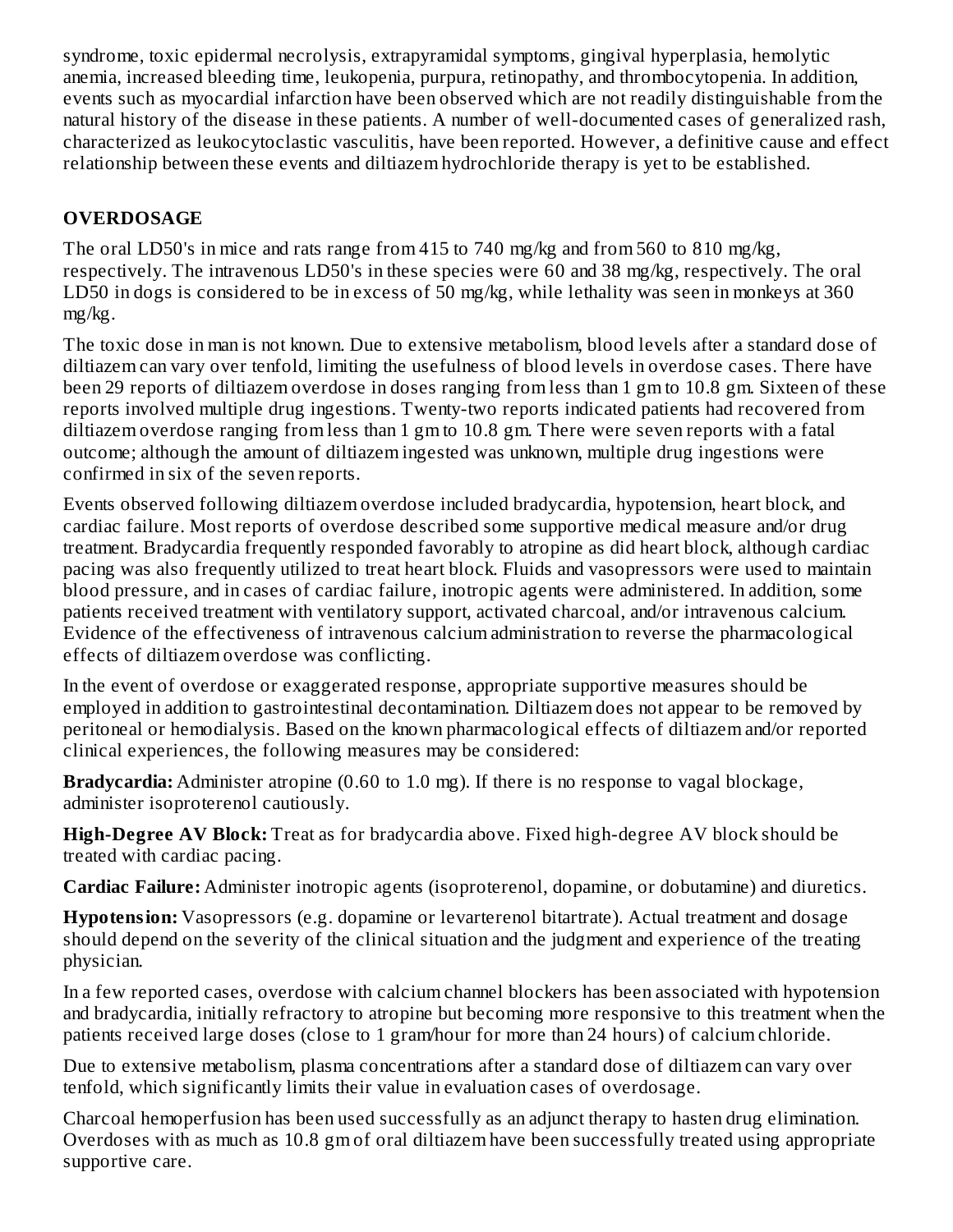## **DOSAGE AND ADMINISTRATION**

**Hypertension:** Dosage needs to be adjusted by titration to individual patient needs. When used as monotherapy, usual starting doses are 120 to 240 mg once daily. Maximum antihypertensive effect is usually observed by 14 days of chronic therapy; therefore, dosage adjustments should be scheduled accordingly. The usual dosage range studied in clinical trials was 120 to 540 mg once daily. Current clinical experience with 540 mg dose is limited; however, the dose may be increased to 540 mg once daily.

**Angina:** Dosages for the treatment of angina should be adjusted to each patient's needs, starting with a dose of 120 mg to 180 mg once daily. Individual patients may respond to higher doses of up to 540 mg once daily. When necessary, titration should be carried out over 7 to 14 days.

## **Concomitant us e with Other Cardiovas cular Agents.**

**1.** Sublingual Nitroglycerin may be taken as required to abort acute anginal attacks during diltiazem hydrochloride therapy.

**2**. Prophylactic Nitrate Therapy - Diltiazem hydrochloride may be safely co-administered with shortand long-acting nitrates.

**3.** Beta-blockers. (See WARNINGS and PRECAUTIONS.)

**4.** Antihypertensives — Diltiazem hydrochloride has an additive antihypertensive effect when used with other antihypertensive agents. Therefore, the dosage of diltiazem hydrochloride or the concomitant antihypertensives may need to be adjusted when adding one to the other.

Hypertensive or anginal patients who are treated with other formulations of diltiazem can safely be switched to diltiazem hydrochloride extended-release capsules at the nearest equivalent total daily dose. Subsequent titration to higher or lower doses may, however, be necessary and should be initiated as clinically indicated.

## **Sprinkling the Capsule Contents on Food**

Diltiazem hydrochloride extended-release capsules may also be administered by carefully opening the capsule and sprinkling the capsule contents on a spoonful of applesauce. The applesauce should be swallowed immediately without chewing and followed with a glass of cool water to ensure complete swallowing of the capsule contents. The applesauce should not be hot, and it should be soft enough to be swallowed without chewing. Any capsule contents/applesauce mixture should be used immediately and not stored for future use. Subdividing the contents of a diltiazem hydrochloride extended-release capsules is not recommended.

# **HOW SUPPLIED**

| <b>Strength</b>  | <b>Description</b>                                | <b>Quantity</b>                                                                                          | NDC#                                                                         |
|------------------|---------------------------------------------------|----------------------------------------------------------------------------------------------------------|------------------------------------------------------------------------------|
| $120 \text{ mg}$ | #3 lavender/lavender<br>capsule<br>imprinted: 120 | Bottles of<br>10<br>Bottles of<br>30<br>Bottles of<br>60<br><b>Bottles of</b><br>90<br><b>Bottles of</b> | 54868-3103-5<br>54868-3103-0<br>54868-3103-2<br>54868-3103-4<br>54868-3103-3 |

Diltiazem hydrochloride Extended-Release Capsules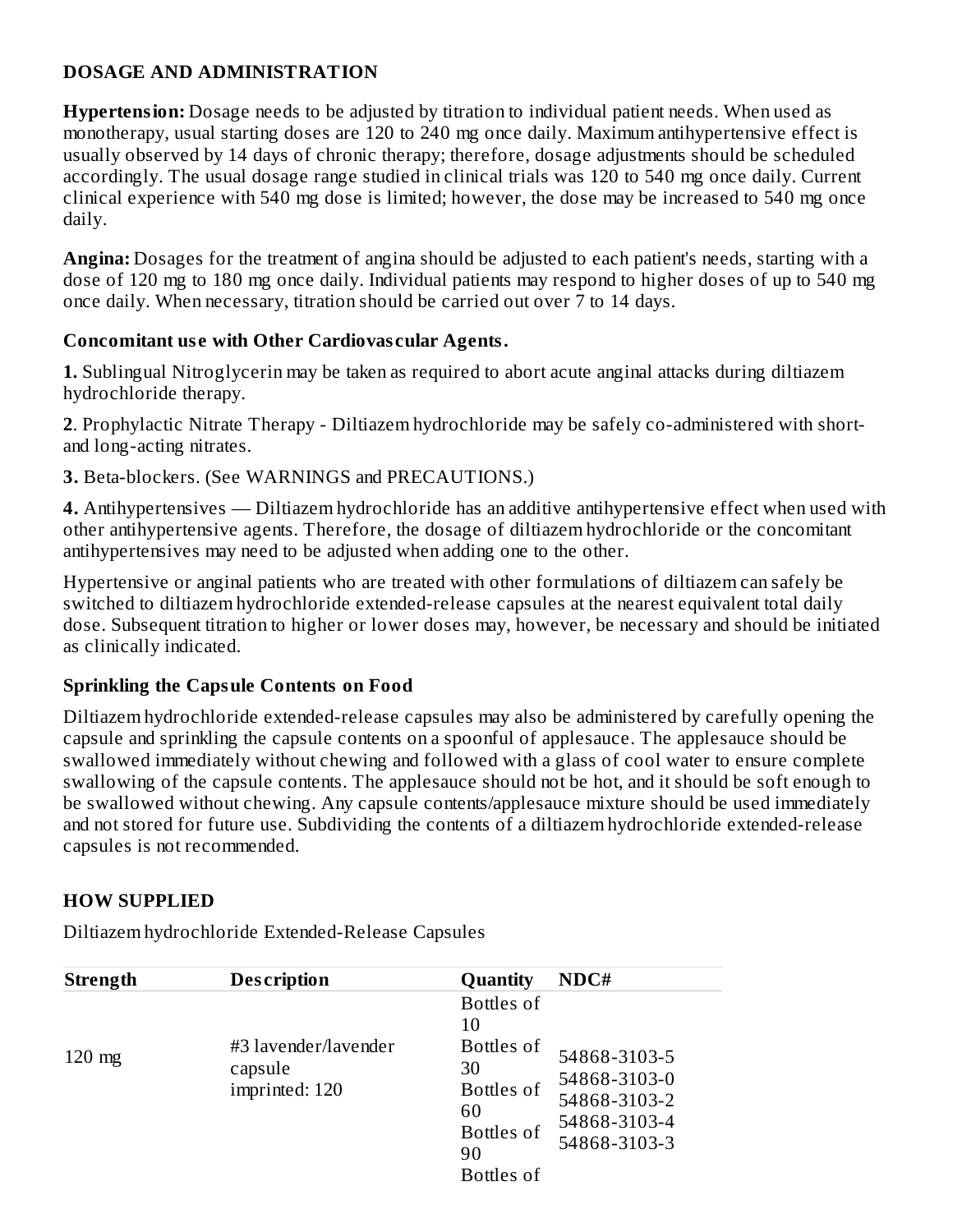| $180 \text{ mg}$ | #2 white/blue-green capsule Bottles of 54868-4186-0<br>imprinted: 180 | <b>Bottles</b> of<br>30<br>60<br>90<br>Bottles of<br>100         | 54868-4186-2<br>Bottles of 54868-4186-3<br>54868-4186-1 |
|------------------|-----------------------------------------------------------------------|------------------------------------------------------------------|---------------------------------------------------------|
| $240$ mg         | #1 blue-green/lavender<br>capsule<br>imprinted: 240                   | <b>Bottles of</b><br>20<br>Bottles of<br>30<br>Bottles of<br>100 | 54868-4184-1<br>54868-4184-0<br>54868-4184-2            |
| $300$ mg         | #0 white/lavender capsule<br>imprinted: 300                           | Bottles of<br>30<br>Bottles of<br>90                             | 54868-4992-0<br>54868-4992-1                            |
| 360 mg           | #0 blue-green/blue-green<br>capsule<br>imprinted: 360                 | <b>Bottles</b> of<br>30<br>90                                    | 54868-5208-0<br>Bottles of 54868-5208-1                 |

Storage conditions: Store at controlled room temperature 20°-25°C (68°-77°F). Avoid excessive humidity.

Manufactured for: Inwood Laboratories Inc. St Louis, MO 63045

Manufactured by: Biovail Laboratories International SRL Street B #34 Sabano Abajo Industrial Park Carolina, PR 00983

Rev. 01/10 LB0016-04

#### **Relabeling and Repackaging by:**

Physicians Total Care, Inc. Tulsa, OK 74146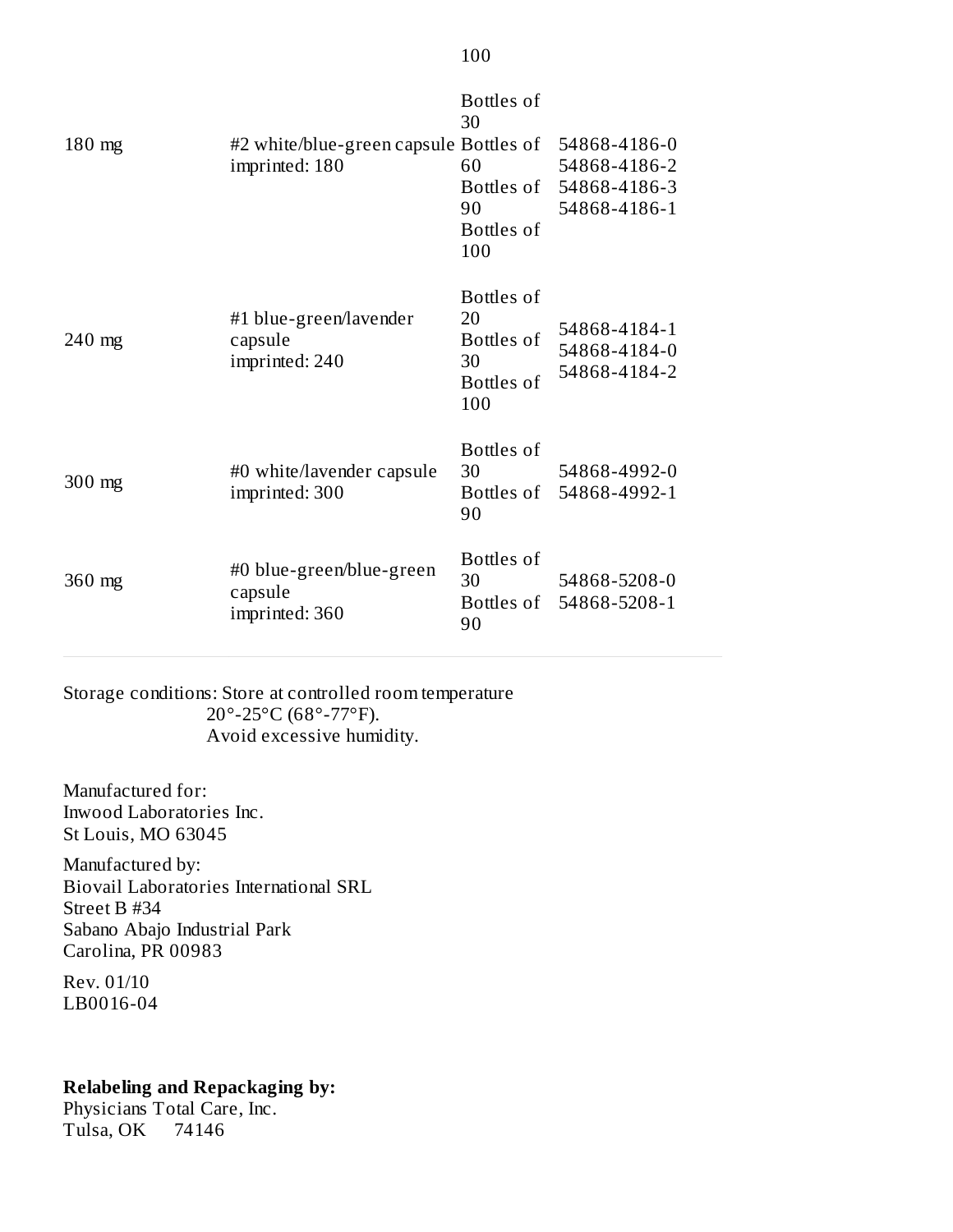## **PRINCIPAL DISPLAY PANEL - 120 mg Bottle Label**

DILTIAZEM HYDROCHLORIDE

#### **120 mg**

Extended-Release Capsules, USP\*

#### **Rx only**



## **PRINCIPAL DISPLAY PANEL - 180 mg Bottle Label**

DILTIAZEM HYDROCHLORIDE

#### **180 mg**

Extended-Release Capsules, USP\*

## **Rx only**



# **PRINCIPAL DISPLAY PANEL - 240 mg Bottle Label**

DILTIAZEM HYDROCHLORIDE

#### **240 mg**

Extended-Release Capsules, USP\*

**Rx only**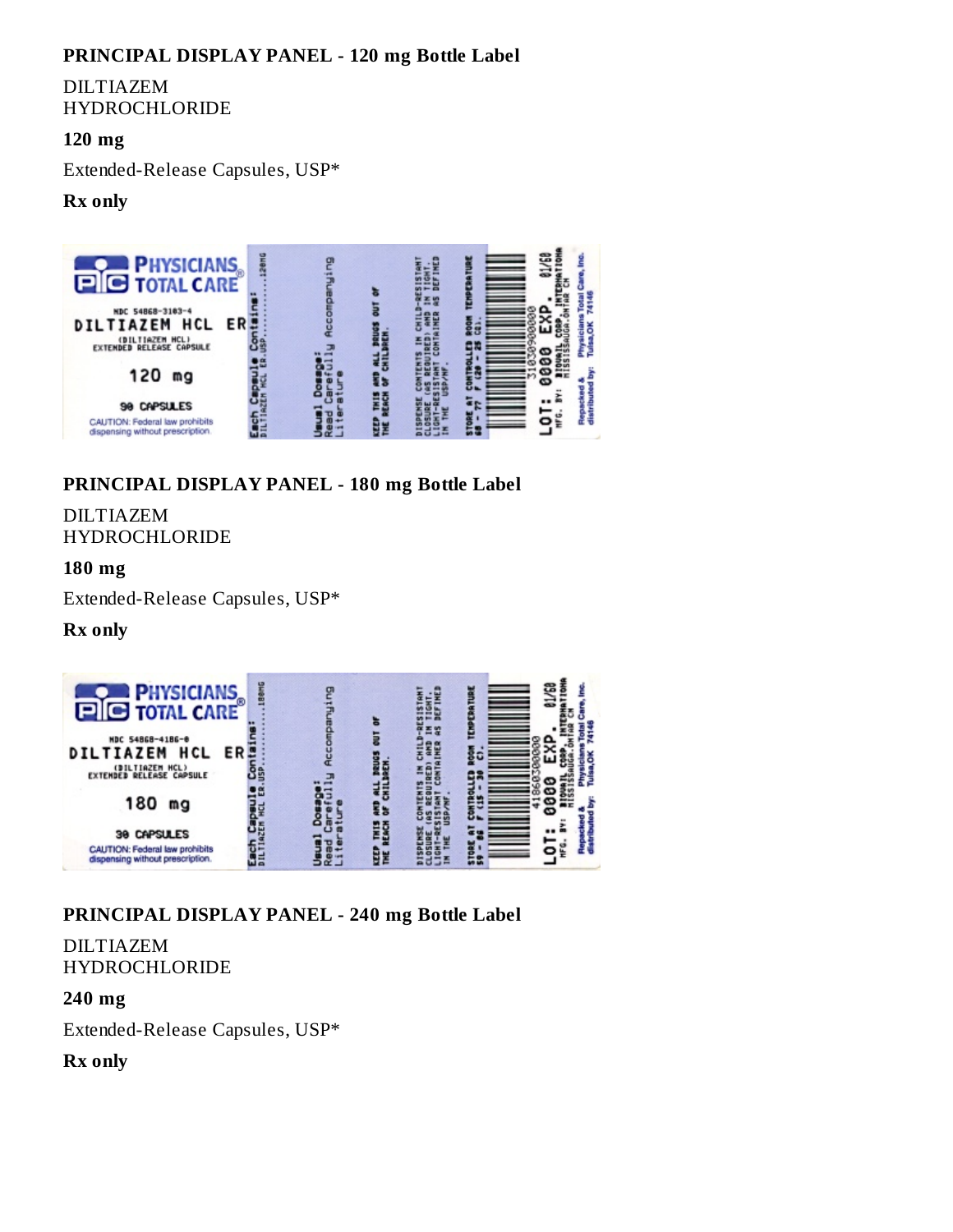

# **PRINCIPAL DISPLAY PANEL - 300 mg Bottle Label**

DILTIAZEM HYDROCHLORIDE

#### **300 mg**

Extended-Release Capsules, USP\*

**Rx only**



# **PRINCIPAL DISPLAY PANEL - 360 mg Bottle Label**

DILTIAZEM HYDROCHLORIDE

#### **360 mg**

Extended-Release Capsules, USP\*

#### **Rx only**



# **DILTIAZEM HYDROCHLORIDE**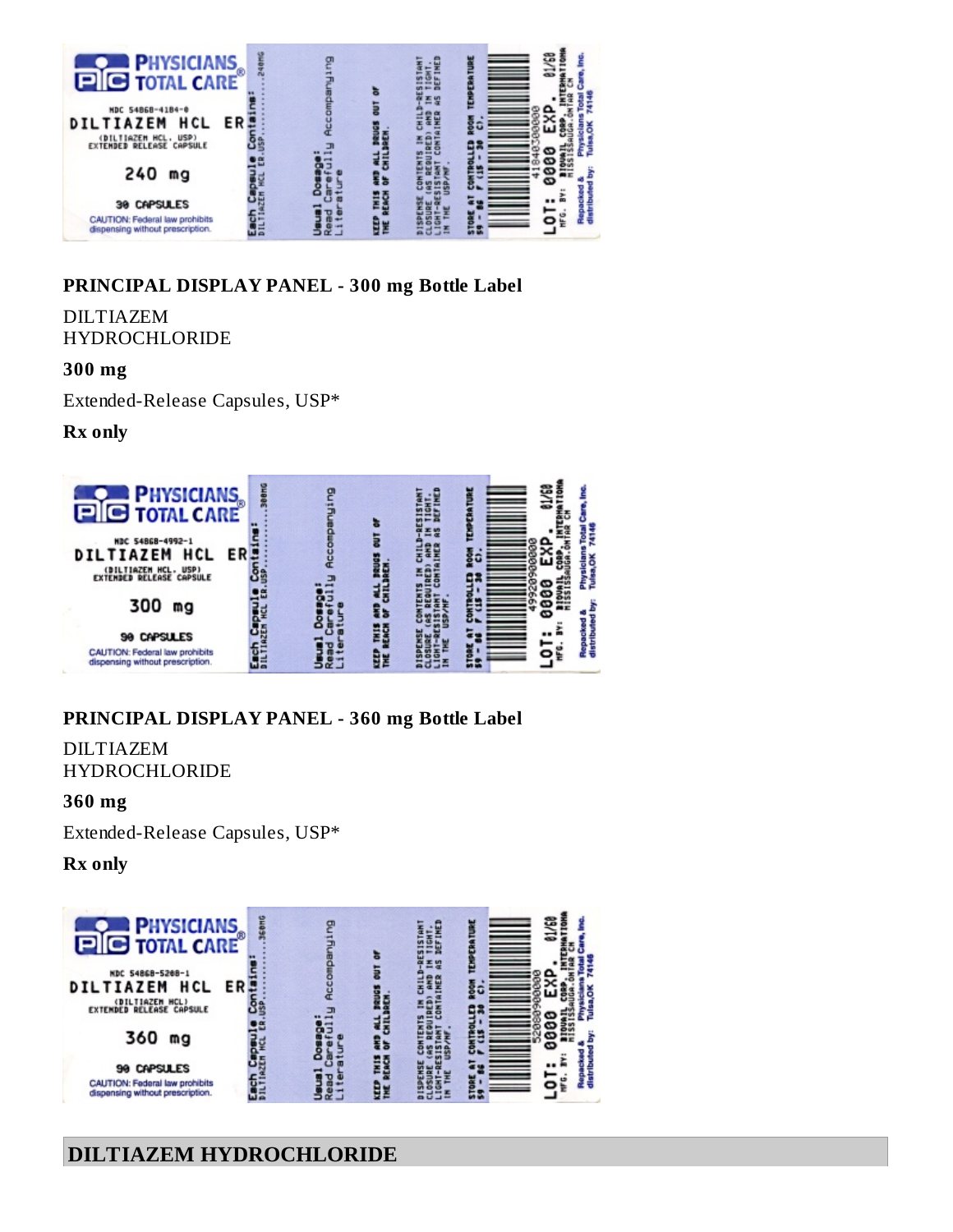| diltiazem hydrochloride capsule, extended release |                   |                                                          |                                                  |  |                                |                           |          |
|---------------------------------------------------|-------------------|----------------------------------------------------------|--------------------------------------------------|--|--------------------------------|---------------------------|----------|
| <b>Product Information</b>                        |                   |                                                          |                                                  |  |                                |                           |          |
|                                                   |                   |                                                          |                                                  |  |                                |                           |          |
| Product Type                                      |                   | HUMAN PRESCRIPTION DRUG                                  | Item Code (Source) NDC:54868-3103(NDC:0258-3687) |  |                                |                           |          |
| <b>Route of Administration</b>                    |                   | ORAL                                                     |                                                  |  |                                |                           |          |
|                                                   |                   |                                                          |                                                  |  |                                |                           |          |
|                                                   |                   |                                                          |                                                  |  |                                |                           |          |
| <b>Active Ingredient/Active Moiety</b>            |                   |                                                          |                                                  |  |                                |                           |          |
|                                                   |                   | <b>Ingredient Name</b>                                   |                                                  |  | <b>Basis of Strength</b>       |                           | Strength |
| UNII:EE92BBP03H)                                  |                   | DILTIAZEM HYDRO CHLORIDE (UNII: OLH94387TE) (DILTIAZEM - |                                                  |  | DILTIAZEM HYDROCHLORIDE 120 mg |                           |          |
|                                                   |                   |                                                          |                                                  |  |                                |                           |          |
|                                                   |                   |                                                          |                                                  |  |                                |                           |          |
| <b>Inactive Ingredients</b>                       |                   | <b>Ingredient Name</b>                                   |                                                  |  |                                |                           | Strength |
| CELLULOSE, MICRO CRYSTALLINE (UNII: OP1R32D61U)   |                   |                                                          |                                                  |  |                                |                           |          |
| SUCROSE (UNII: C151H8 M554)                       |                   |                                                          |                                                  |  |                                |                           |          |
| PO VIDO NE (UNII: FZ989GH94E)                     |                   |                                                          |                                                  |  |                                |                           |          |
| TALC (UNII: 7SEV7J4R1U)                           |                   |                                                          |                                                  |  |                                |                           |          |
| MAGNESIUM STEARATE (UNII: 70097M6I30)             |                   |                                                          |                                                  |  |                                |                           |          |
| HYPROMELLOSES (UNII: 3NXW29V3WO)                  |                   |                                                          |                                                  |  |                                |                           |          |
| TITANIUM DIO XIDE (UNII: 15FIX9V2JP)              |                   |                                                          |                                                  |  |                                |                           |          |
| GELATIN (UNII: 2G86QN327L)                        |                   |                                                          |                                                  |  |                                |                           |          |
| FD&C BLUE NO. 1 (UNII: H3R47K3TBD)                |                   |                                                          |                                                  |  |                                |                           |          |
| FD&C RED NO. 40 (UNII: WZB9127XOA)                |                   |                                                          |                                                  |  |                                |                           |          |
| D&C RED NO. 28 (UNII: 767IP0 Y5NH)                |                   |                                                          |                                                  |  |                                |                           |          |
| FD&C GREEN NO. 3 (UNII: 3P3ONR6O1S)               |                   |                                                          |                                                  |  |                                |                           |          |
| FERROSOFERRIC OXIDE (UNII: XM0 M8 7F357)          |                   |                                                          |                                                  |  |                                |                           |          |
|                                                   |                   |                                                          |                                                  |  |                                |                           |          |
| <b>Product Characteristics</b>                    |                   |                                                          |                                                  |  |                                |                           |          |
| Color                                             | purple (Lavender) |                                                          | <b>Score</b>                                     |  |                                | no score                  |          |
| <b>Shape</b>                                      | <b>CAPSULE</b>    |                                                          | <b>Size</b>                                      |  |                                | $16 \,\mathrm{mm}$        |          |
| Flavor                                            |                   |                                                          | <b>Imprint Code</b>                              |  |                                | 120                       |          |
| <b>Contains</b>                                   |                   |                                                          |                                                  |  |                                |                           |          |
|                                                   |                   |                                                          |                                                  |  |                                |                           |          |
|                                                   |                   |                                                          |                                                  |  |                                |                           |          |
| Packaging                                         |                   |                                                          |                                                  |  |                                |                           |          |
| <b>Item Code</b><br>#                             |                   | <b>Package Description</b>                               | <b>Marketing Start Date</b>                      |  |                                | <b>Marketing End Date</b> |          |
| 1 NDC:54868-3103-0                                |                   | 30 in 1 BOTTLE, PLASTIC                                  |                                                  |  |                                |                           |          |
| 2 NDC:54868-3103-2                                |                   | 60 in 1 BOTTLE, PLASTIC                                  |                                                  |  |                                |                           |          |
| 3 NDC:54868-3103-3                                |                   | 100 in 1 BOTTLE, PLASTIC                                 |                                                  |  |                                |                           |          |
| 4 NDC:54868-3103-4                                |                   | 90 in 1 BOTTLE, PLASTIC                                  |                                                  |  |                                |                           |          |
| 5 NDC:54868-3103-5                                |                   | 10 in 1 BOTTLE, PLASTIC                                  |                                                  |  |                                |                           |          |
|                                                   |                   |                                                          |                                                  |  |                                |                           |          |
|                                                   |                   |                                                          |                                                  |  |                                |                           |          |
| <b>Marketing Information</b>                      |                   |                                                          |                                                  |  |                                |                           |          |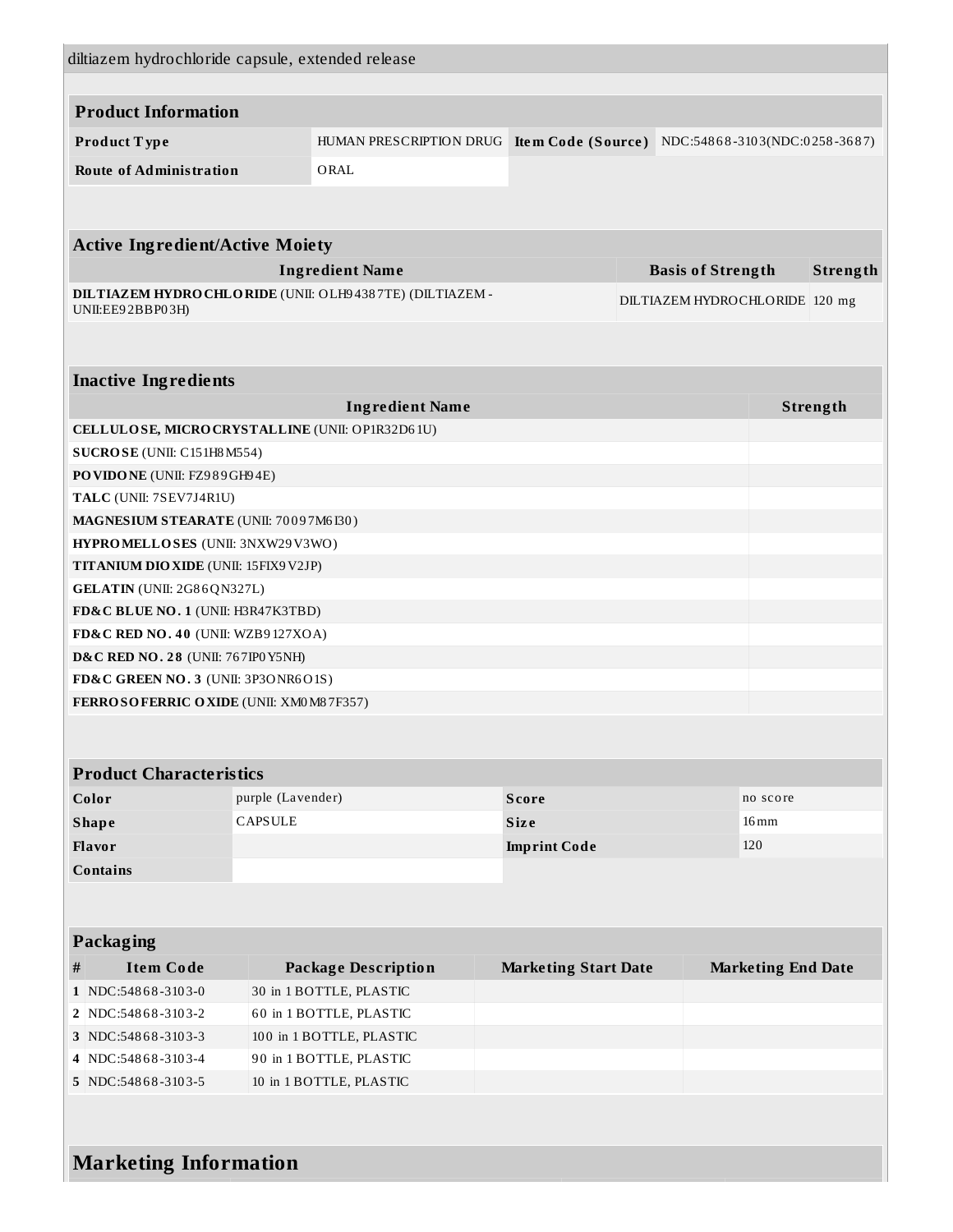| <b>Marketing Category</b>        | <b>Application Number or Monograph Citation</b> | <b>Marketing Start Date</b> | <b>Marketing End Date</b> |
|----------------------------------|-------------------------------------------------|-----------------------------|---------------------------|
| NDA authorized generic NDA020401 |                                                 | 11/14/2000                  |                           |

| <b>DILTIAZEM HYDROCHLORIDE</b>                                   |                          |                                                          |                                                  |                                |                           |          |
|------------------------------------------------------------------|--------------------------|----------------------------------------------------------|--------------------------------------------------|--------------------------------|---------------------------|----------|
| diltiazem hydrochloride capsule, extended release                |                          |                                                          |                                                  |                                |                           |          |
| <b>Product Information</b>                                       |                          |                                                          |                                                  |                                |                           |          |
|                                                                  |                          | HUMAN PRESCRIPTION                                       |                                                  |                                |                           |          |
| Product Type                                                     |                          | <b>DRUG</b>                                              | Item Code (Source) NDC:54868-4186(NDC:0258-3688) |                                |                           |          |
| <b>Route of Administration</b>                                   |                          | ORAL                                                     |                                                  |                                |                           |          |
|                                                                  |                          |                                                          |                                                  |                                |                           |          |
| <b>Active Ingredient/Active Moiety</b>                           |                          |                                                          |                                                  |                                |                           |          |
|                                                                  |                          | <b>Ingredient Name</b>                                   |                                                  | <b>Basis of Strength</b>       |                           | Strength |
| UNII:EE92BBP03H)                                                 |                          | DILTIAZEM HYDRO CHLORIDE (UNII: OLH94387TE) (DILTIAZEM - |                                                  | DILTIAZEM HYDROCHLORIDE 180 mg |                           |          |
|                                                                  |                          |                                                          |                                                  |                                |                           |          |
| <b>Inactive Ingredients</b>                                      |                          |                                                          |                                                  |                                |                           |          |
|                                                                  |                          | <b>Ingredient Name</b>                                   |                                                  |                                |                           | Strength |
|                                                                  |                          | CELLULOSE, MICRO CRYSTALLINE (UNII: OP1R32D61U)          |                                                  |                                |                           |          |
| SUCROSE (UNII: C151H8M554)                                       |                          |                                                          |                                                  |                                |                           |          |
| PO VIDO NE (UNII: FZ989GH94E)                                    |                          |                                                          |                                                  |                                |                           |          |
| TALC (UNII: 7SEV7J4R1U)<br>MAGNESIUM STEARATE (UNII: 70097M6I30) |                          |                                                          |                                                  |                                |                           |          |
| HYPROMELLOSES (UNII: 3NXW29V3WO)                                 |                          |                                                          |                                                  |                                |                           |          |
| TITANIUM DIO XIDE (UNII: 15FIX9 V2JP)                            |                          |                                                          |                                                  |                                |                           |          |
| GELATIN (UNII: 2G86QN327L)                                       |                          |                                                          |                                                  |                                |                           |          |
| FD&C BLUE NO. 1 (UNII: H3R47K3TBD)                               |                          |                                                          |                                                  |                                |                           |          |
| FD&C RED NO. 40 (UNII: WZB9127XOA)                               |                          |                                                          |                                                  |                                |                           |          |
| <b>D&amp;C RED NO. 28 (UNII: 767IP0 Y5NH)</b>                    |                          |                                                          |                                                  |                                |                           |          |
| FD&C GREEN NO. 3 (UNII: 3P3ONR6O1S)                              |                          |                                                          |                                                  |                                |                           |          |
| FERROSOFERRIC OXIDE (UNII: XM0 M8 7F357)                         |                          |                                                          |                                                  |                                |                           |          |
|                                                                  |                          |                                                          |                                                  |                                |                           |          |
| <b>Product Characteristics</b>                                   |                          |                                                          |                                                  |                                |                           |          |
| Color                                                            | white, blue (Blue-Green) |                                                          | <b>Score</b>                                     |                                | no score                  |          |
| <b>Shape</b>                                                     | <b>CAPSULE</b>           |                                                          | Size                                             |                                | $18 \,\mathrm{mm}$        |          |
| Flavor                                                           |                          |                                                          | <b>Imprint Code</b>                              |                                | 180                       |          |
| <b>Contains</b>                                                  |                          |                                                          |                                                  |                                |                           |          |
|                                                                  |                          |                                                          |                                                  |                                |                           |          |
| <b>Packaging</b>                                                 |                          |                                                          |                                                  |                                |                           |          |
| $\#$<br><b>Item Code</b>                                         |                          | <b>Package Description</b>                               | <b>Marketing Start Date</b>                      |                                | <b>Marketing End Date</b> |          |
| 1 NDC:54868-4186-0                                               |                          | 30 in 1 BOTTLE, PLASTIC                                  |                                                  |                                |                           |          |
| 2 NDC:54868-4186-1                                               |                          | 100 in 1 BOTTLE, PLASTIC                                 |                                                  |                                |                           |          |
| 3 NDC:54868-4186-2                                               |                          | 60 in 1 BOTTLE, PLASTIC                                  |                                                  |                                |                           |          |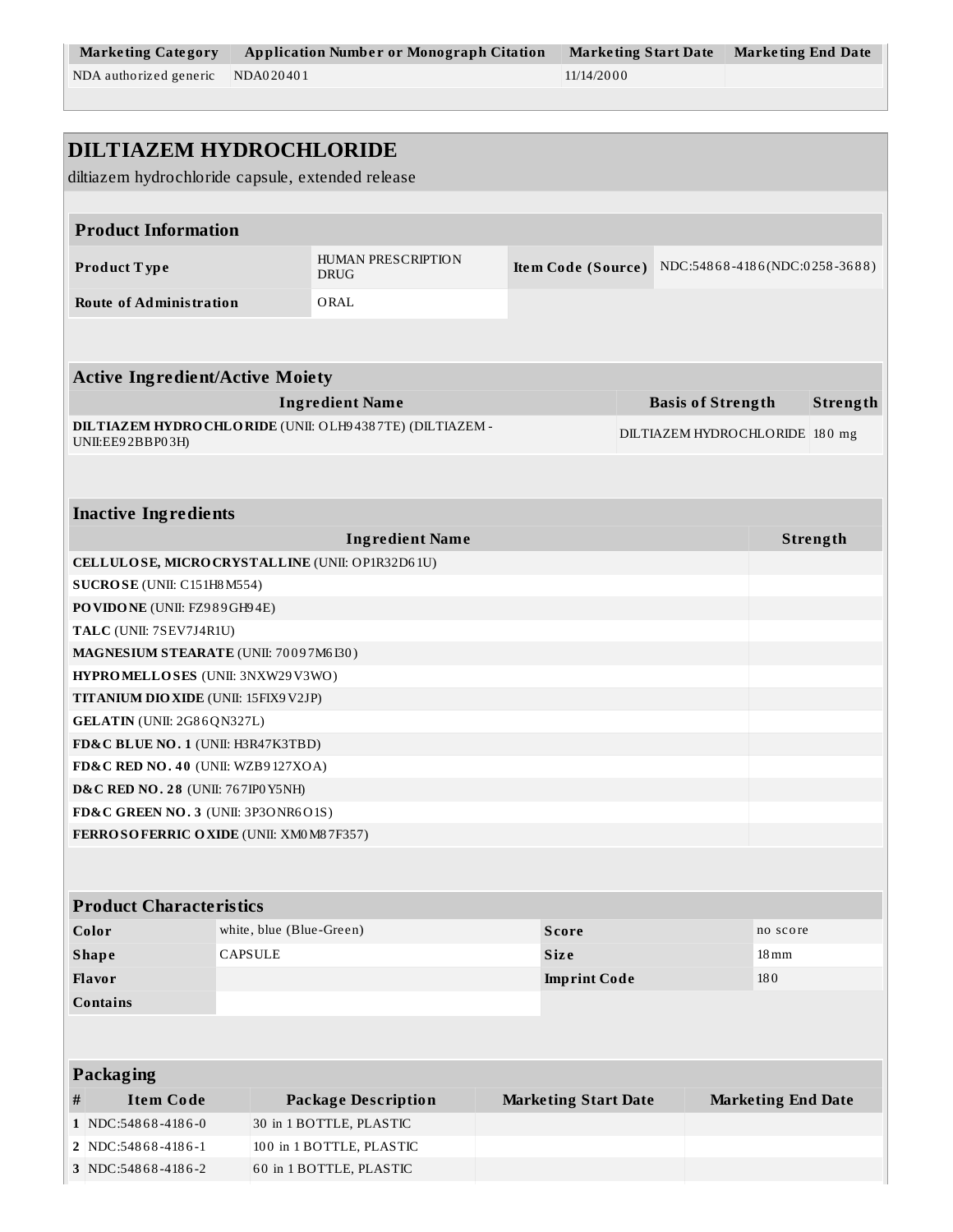| <b>Marketing Information</b> |                                                 |                             |                           |  |  |  |  |
|------------------------------|-------------------------------------------------|-----------------------------|---------------------------|--|--|--|--|
| <b>Marketing Category</b>    | <b>Application Number or Monograph Citation</b> | <b>Marketing Start Date</b> | <b>Marketing End Date</b> |  |  |  |  |
| NDA authorized generic       | NDA020401                                       | 05/15/2000                  |                           |  |  |  |  |
|                              |                                                 |                             |                           |  |  |  |  |

# **DILTIAZEM HYDROCHLORIDE** diltiazem hydrochloride capsule, extended release **Product Information Product T ype** HUMAN PRESCRIPTION DRUG **Ite m Code (Source )** NDC:548 6 8 -418 4(NDC:0 258 -36 8 9 ) **Route of Administration** ORAL **Active Ingredient/Active Moiety Ingredient Name Basis of Strength Strength DILTIAZEM HYDROCHLORIDE** (UNII: OLH9 438 7TE) (DILTIAZEM - UNII:EE9 2BBP0 3H) DILTIAZEM HYDROCHLORIDE 240 mg **Inactive Ingredients Ingredient Name Strength CELLULOSE, MICROCRYSTALLINE** (UNII: OP1R32D6 1U) **SUCROSE** (UNII: C151H8M554) **POVIDONE** (UNII: FZ9 8 9GH9 4E) **TALC** (UNII: 7SEV7J4R1U) **MAGNESIUM STEARATE** (UNII: 70 0 9 7M6 I30 ) **HYPROMELLOSES** (UNII: 3NXW29V3WO)

**TITANIUM DIOXIDE** (UNII: 15FIX9V2JP) **GELATIN** (UNII: 2G8 6QN327L) **FD&C BLUE NO. 1** (UNII: H3R47K3TBD) **FD&C RED NO. 4 0** (UNII: WZB9 127XOA) **D&C RED NO. 2 8** (UNII: 76 7IP0Y5NH) **FD&C GREEN NO. 3** (UNII: 3P3ONR6O1S) **FERROSOFERRIC OXIDE** (UNII: XM0M8 7F357)

| <b>Product Characteristics</b> |                                      |                     |                    |  |  |  |
|--------------------------------|--------------------------------------|---------------------|--------------------|--|--|--|
| Color                          | blue (Blue-green), purple (Lavender) | <b>Score</b>        | no score           |  |  |  |
| <b>Shape</b>                   | <b>CAPSULE</b>                       | <b>Size</b>         | $19 \,\mathrm{mm}$ |  |  |  |
| Flavor                         |                                      | <b>Imprint Code</b> | 240                |  |  |  |
| <b>Contains</b>                |                                      |                     |                    |  |  |  |
|                                |                                      |                     |                    |  |  |  |
|                                |                                      |                     |                    |  |  |  |

**Packaging**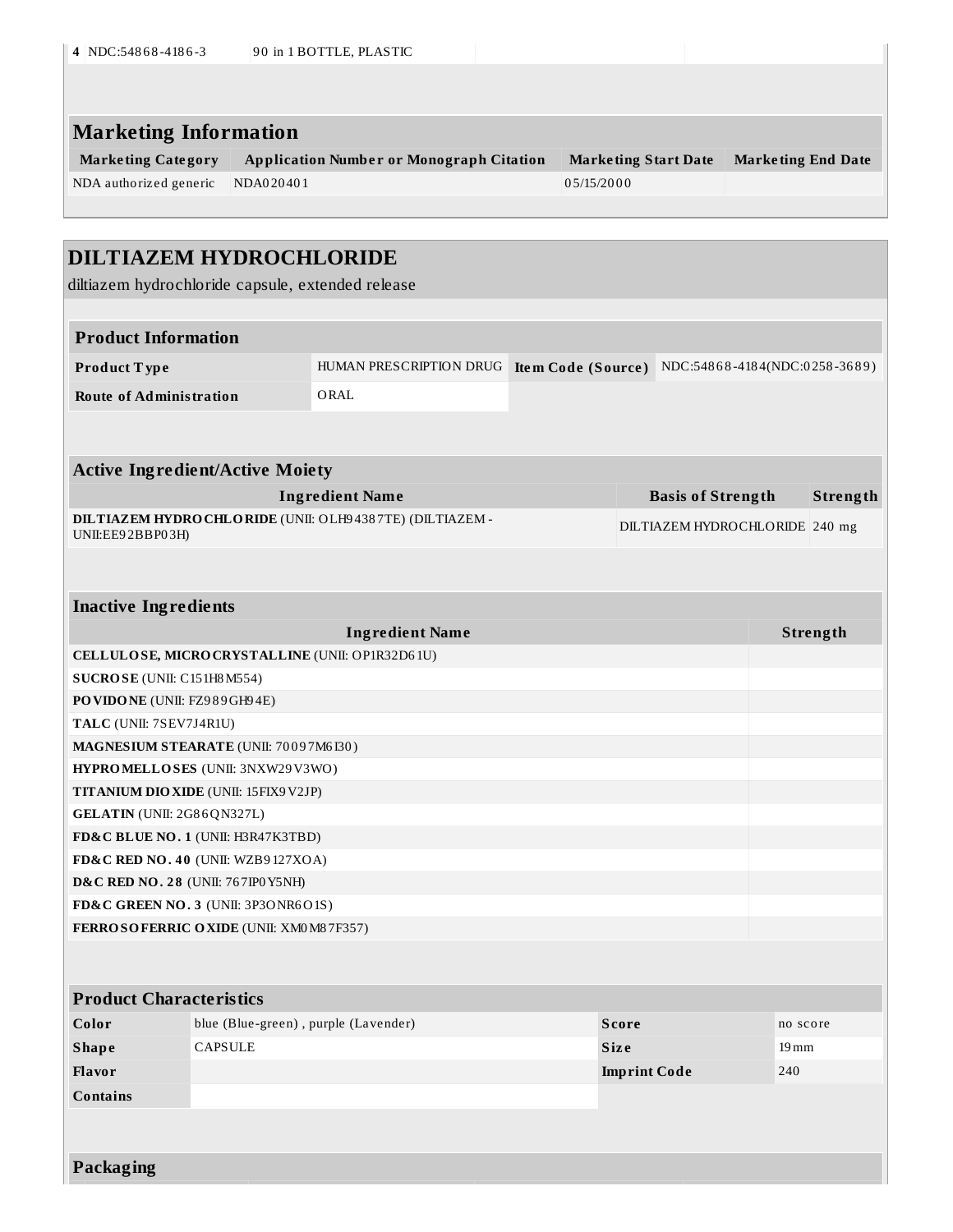| #                                      | <b>Item Code</b>                                  |           | <b>Package Description</b>                               |                  | <b>Marketing Start Date</b> |                             | <b>Marketing End Date</b>      |          |
|----------------------------------------|---------------------------------------------------|-----------|----------------------------------------------------------|------------------|-----------------------------|-----------------------------|--------------------------------|----------|
|                                        | 1 NDC:54868-4184-0                                |           | 30 in 1 BOTTLE, PLASTIC                                  |                  |                             |                             |                                |          |
|                                        | 2 NDC:54868-4184-1                                |           | 20 in 1 BOTTLE, PLASTIC                                  |                  |                             |                             |                                |          |
|                                        | 3 NDC:54868-4184-2                                |           | 100 in 1 BOTTLE, PLASTIC                                 |                  |                             |                             |                                |          |
|                                        |                                                   |           |                                                          |                  |                             |                             |                                |          |
|                                        |                                                   |           |                                                          |                  |                             |                             |                                |          |
|                                        | <b>Marketing Information</b>                      |           |                                                          |                  |                             |                             |                                |          |
|                                        | <b>Marketing Category</b>                         |           | <b>Application Number or Monograph Citation</b>          |                  |                             | <b>Marketing Start Date</b> | <b>Marketing End Date</b>      |          |
|                                        | NDA authorized generic                            | NDA020401 |                                                          |                  | 05/15/2000                  |                             |                                |          |
|                                        |                                                   |           |                                                          |                  |                             |                             |                                |          |
|                                        |                                                   |           |                                                          |                  |                             |                             |                                |          |
|                                        | <b>DILTIAZEM HYDROCHLORIDE</b>                    |           |                                                          |                  |                             |                             |                                |          |
|                                        |                                                   |           |                                                          |                  |                             |                             |                                |          |
|                                        | diltiazem hydrochloride capsule, extended release |           |                                                          |                  |                             |                             |                                |          |
|                                        |                                                   |           |                                                          |                  |                             |                             |                                |          |
|                                        | <b>Product Information</b>                        |           |                                                          |                  |                             |                             |                                |          |
|                                        | Product Type                                      |           | <b>HUMAN PRESCRIPTION</b>                                | <b>Item Code</b> |                             |                             | NDC:54868-4992(NDC:0258-3690)  |          |
|                                        |                                                   |           | <b>DRUG</b>                                              | (Source)         |                             |                             |                                |          |
|                                        | <b>Route of Administration</b>                    |           | ORAL                                                     |                  |                             |                             |                                |          |
|                                        |                                                   |           |                                                          |                  |                             |                             |                                |          |
|                                        |                                                   |           |                                                          |                  |                             |                             |                                |          |
| <b>Active Ingredient/Active Moiety</b> |                                                   |           |                                                          |                  |                             |                             |                                |          |
|                                        |                                                   |           | <b>Ingredient Name</b>                                   |                  |                             |                             | <b>Basis of Strength</b>       | Strength |
|                                        |                                                   |           | DILTIAZEM HYDRO CHLORIDE (UNII: OLH94387TE) (DILTIAZEM - |                  |                             |                             | DILTIAZEM HYDROCHLORIDE 300 mg |          |
|                                        | UNII:EE92BBP03H)                                  |           |                                                          |                  |                             |                             |                                |          |
|                                        |                                                   |           |                                                          |                  |                             |                             |                                |          |

| <b>Inactive Ingredients</b>                     |                 |
|-------------------------------------------------|-----------------|
| <b>Ingredient Name</b>                          | <b>Strength</b> |
| CELLULOSE, MICRO CRYSTALLINE (UNII: OP1R32D61U) |                 |
| SUCROSE (UNII: C151H8M554)                      |                 |
| PO VIDONE (UNII: FZ989GH94E)                    |                 |
| TALC (UNII: 7SEV7J4R1U)                         |                 |
| MAGNESIUM STEARATE (UNII: 70097M6I30)           |                 |
| HYPROMELLOSES (UNII: 3NXW29V3WO)                |                 |
| <b>TITANIUM DIO XIDE (UNII: 15FIX9 V2JP)</b>    |                 |
| GELATIN (UNII: 2G86QN327L)                      |                 |
| FD&C BLUE NO. 1 (UNII: H3R47K3TBD)              |                 |
| FD&C RED NO. 40 (UNII: WZB9127XOA)              |                 |
| <b>D&amp;C RED NO. 28 (UNII: 767IP0 Y5NH)</b>   |                 |
| FD&C GREEN NO. 3 (UNII: 3P3ONR6O1S)             |                 |
| FERROSOFERRIC OXIDE (UNII: XM0 M8 7F357)        |                 |
|                                                 |                 |
|                                                 |                 |
|                                                 |                 |

| <b>Product Characteristics</b> |                          |                     |          |  |  |
|--------------------------------|--------------------------|---------------------|----------|--|--|
| Color                          | white, purple (Lavender) | Score               | no score |  |  |
| <b>Shape</b>                   | CAPSULE                  | <b>Size</b>         | 22mm     |  |  |
| <b>Flavor</b>                  |                          | <b>Imprint Code</b> | 300      |  |  |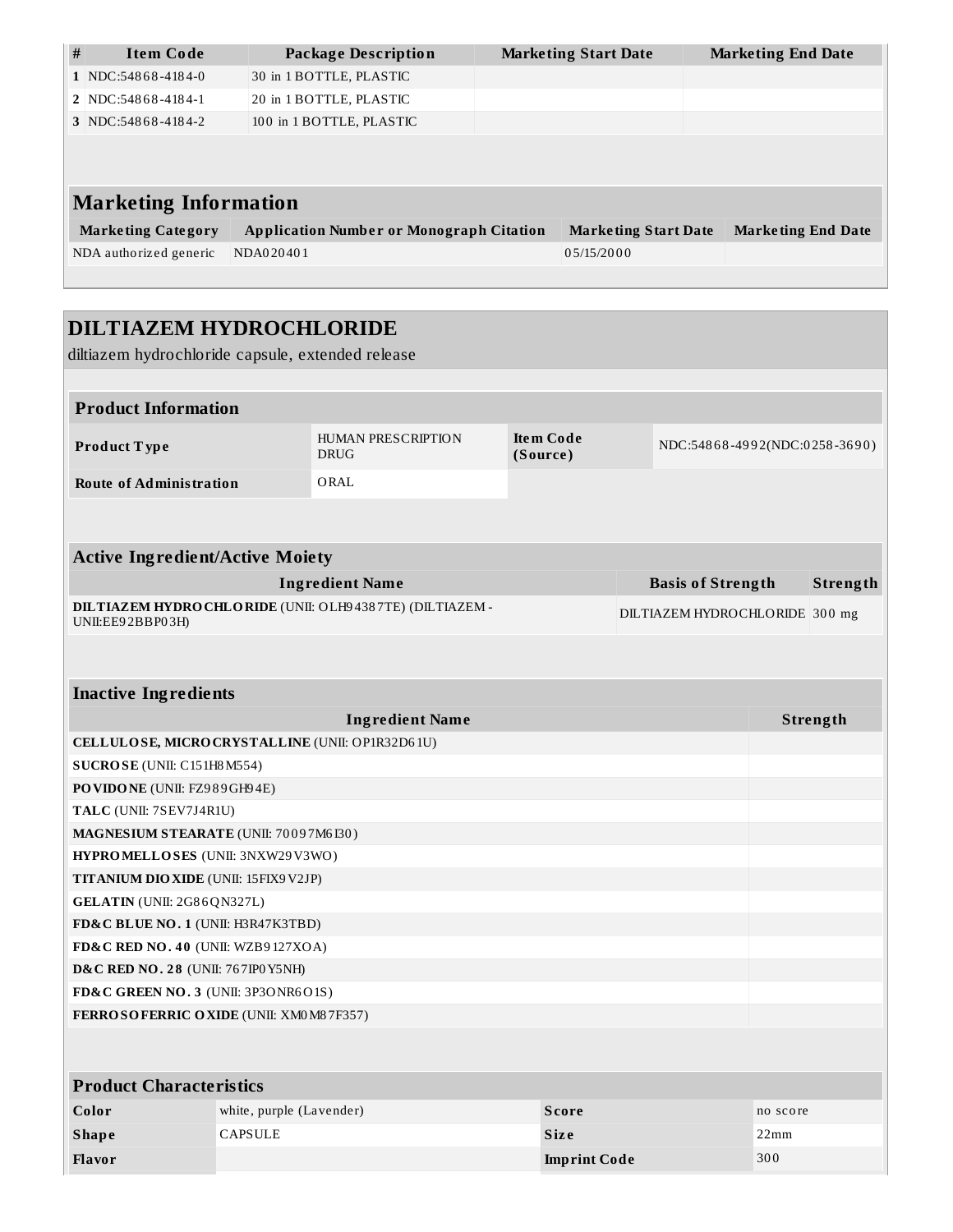|   | Contains                                                                     |           |                                                                          |  |                             |                                |                           |          |
|---|------------------------------------------------------------------------------|-----------|--------------------------------------------------------------------------|--|-----------------------------|--------------------------------|---------------------------|----------|
|   |                                                                              |           |                                                                          |  |                             |                                |                           |          |
|   |                                                                              |           |                                                                          |  |                             |                                |                           |          |
|   | Packaging                                                                    |           |                                                                          |  |                             |                                |                           |          |
| # | <b>Item Code</b>                                                             |           | <b>Package Description</b>                                               |  | <b>Marketing Start Date</b> |                                | <b>Marketing End Date</b> |          |
|   | 1 NDC:54868-4992-0                                                           |           | 30 in 1 BOTTLE, PLASTIC                                                  |  |                             |                                |                           |          |
|   | 2 NDC:54868-4992-1                                                           |           | 90 in 1 BOTTLE, PLASTIC                                                  |  |                             |                                |                           |          |
|   |                                                                              |           |                                                                          |  |                             |                                |                           |          |
|   |                                                                              |           |                                                                          |  |                             |                                |                           |          |
|   | <b>Marketing Information</b>                                                 |           |                                                                          |  |                             |                                |                           |          |
|   | <b>Marketing Category</b>                                                    |           | <b>Application Number or Monograph Citation</b>                          |  |                             | <b>Marketing Start Date</b>    | <b>Marketing End Date</b> |          |
|   | NDA authorized generic                                                       | NDA020401 |                                                                          |  | 02/05/2004                  |                                |                           |          |
|   |                                                                              |           |                                                                          |  |                             |                                |                           |          |
|   |                                                                              |           |                                                                          |  |                             |                                |                           |          |
|   | <b>DILTIAZEM HYDROCHLORIDE</b>                                               |           |                                                                          |  |                             |                                |                           |          |
|   | diltiazem hydrochloride capsule, extended release                            |           |                                                                          |  |                             |                                |                           |          |
|   |                                                                              |           |                                                                          |  |                             |                                |                           |          |
|   | <b>Product Information</b>                                                   |           |                                                                          |  |                             |                                |                           |          |
|   |                                                                              |           |                                                                          |  |                             |                                |                           |          |
|   | Product Type                                                                 |           | HUMAN PRESCRIPTION DRUG Item Code (Source) NDC:54868-5208(NDC:0258-3691) |  |                             |                                |                           |          |
|   | <b>Route of Administration</b>                                               |           | ORAL                                                                     |  |                             |                                |                           |          |
|   |                                                                              |           |                                                                          |  |                             |                                |                           |          |
|   |                                                                              |           |                                                                          |  |                             |                                |                           |          |
|   | <b>Active Ingredient/Active Moiety</b>                                       |           |                                                                          |  |                             |                                |                           |          |
|   |                                                                              |           | <b>Ingredient Name</b>                                                   |  |                             | <b>Basis of Strength</b>       |                           | Strength |
|   | DILTIAZEM HYDRO CHLORIDE (UNII: OLH94387TE) (DILTIAZEM -<br>UNII:EE92BBP03H) |           |                                                                          |  |                             | DILTIAZEM HYDROCHLORIDE 360 mg |                           |          |
|   |                                                                              |           |                                                                          |  |                             |                                |                           |          |
|   |                                                                              |           |                                                                          |  |                             |                                |                           |          |
|   | <b>Inactive Ingredients</b>                                                  |           |                                                                          |  |                             |                                |                           |          |
|   |                                                                              |           | <b>Ingredient Name</b>                                                   |  |                             |                                |                           | Strength |
|   | CELLULOSE, MICRO CRYSTALLINE (UNII: OP1R32D61U)                              |           |                                                                          |  |                             |                                |                           |          |
|   | SUCROSE (UNII: C151H8 M554)                                                  |           |                                                                          |  |                             |                                |                           |          |
|   | PO VIDO NE (UNII: FZ989GH94E)                                                |           |                                                                          |  |                             |                                |                           |          |
|   | TALC (UNII: 7SEV7J4R1U)                                                      |           |                                                                          |  |                             |                                |                           |          |
|   | MAGNESIUM STEARATE (UNII: 70097M6I30)                                        |           |                                                                          |  |                             |                                |                           |          |
|   | HYPROMELLOSES (UNII: 3NXW29V3WO)                                             |           |                                                                          |  |                             |                                |                           |          |
|   | TITANIUM DIO XIDE (UNII: 15FIX9V2JP)                                         |           |                                                                          |  |                             |                                |                           |          |
|   | <b>GELATIN</b> (UNII: 2G86QN327L)                                            |           |                                                                          |  |                             |                                |                           |          |
|   | FD&C BLUE NO. 1 (UNII: H3R47K3TBD)                                           |           |                                                                          |  |                             |                                |                           |          |
|   | FD&C RED NO. 40 (UNII: WZB9127XOA)                                           |           |                                                                          |  |                             |                                |                           |          |
|   | <b>D&amp;C RED NO. 28 (UNII: 767IPO Y5NH)</b>                                |           |                                                                          |  |                             |                                |                           |          |
|   | FD&C GREEN NO. 3 (UNII: 3P3ONR6O1S)                                          |           |                                                                          |  |                             |                                |                           |          |
|   | FERROSOFERRIC OXIDE (UNII: XM0 M8 7F357)                                     |           |                                                                          |  |                             |                                |                           |          |
|   |                                                                              |           |                                                                          |  |                             |                                |                           |          |

| <b>Product Characteristics</b> |                              |       |          |  |  |  |  |
|--------------------------------|------------------------------|-------|----------|--|--|--|--|
| Color                          | blue (Blue-green/Blue-green) | Score | no score |  |  |  |  |